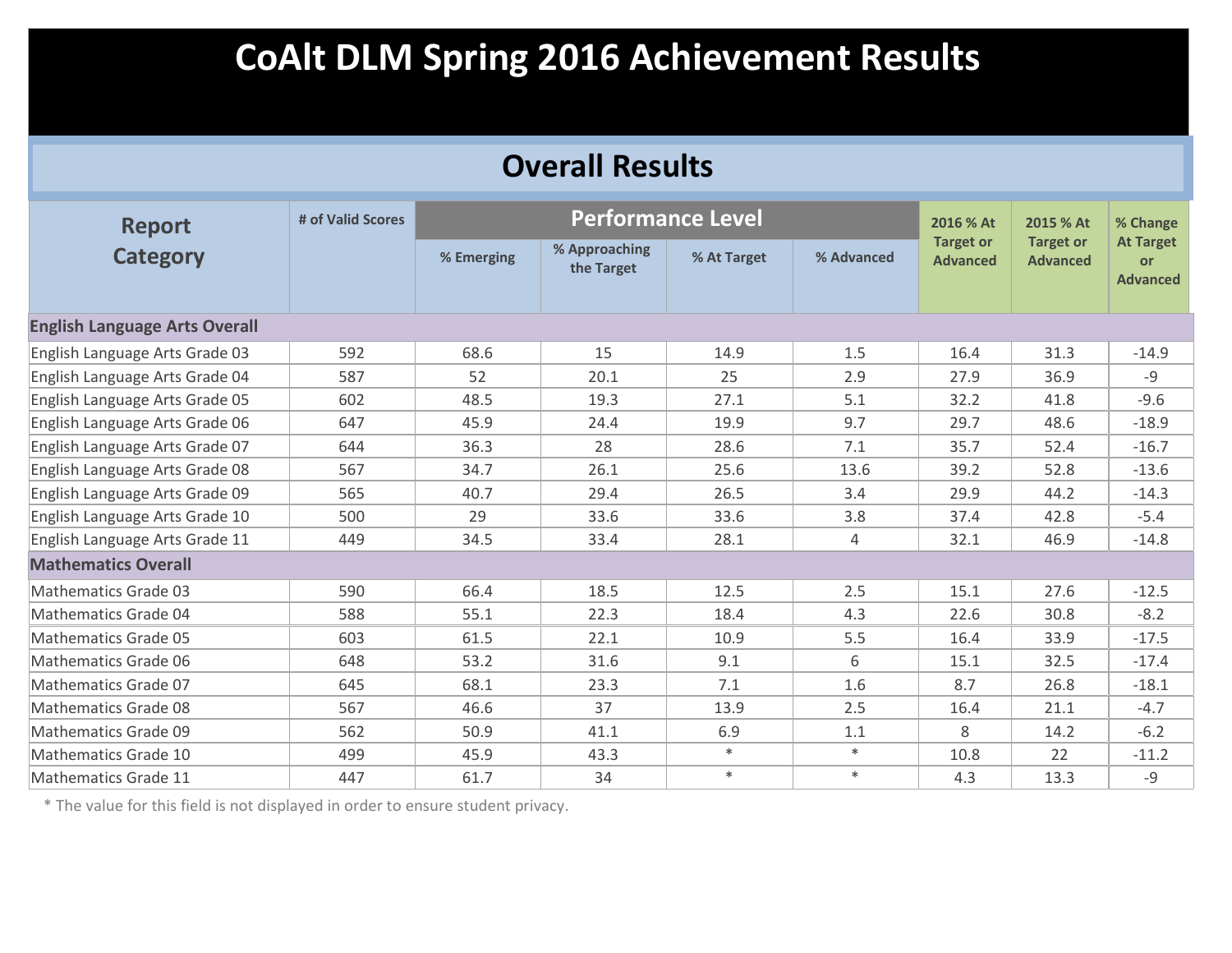### **English Language Arts by Gender**

| <b>Report</b>                         | # of Valid    |            | <b>Performance Level</b>    |             |            | 2016 % At                           | 2015 % At                           | % Change At                         |
|---------------------------------------|---------------|------------|-----------------------------|-------------|------------|-------------------------------------|-------------------------------------|-------------------------------------|
| <b>Category</b>                       | <b>Scores</b> | % Emerging | % Approaching<br>the Target | % At Target | % Advanced | <b>Target or</b><br><b>Advanced</b> | <b>Target or</b><br><b>Advanced</b> | <b>Target or</b><br><b>Advanced</b> |
| <b>English Language Arts Grade 03</b> |               |            |                             |             |            |                                     |                                     |                                     |
| Male                                  | 380           | 70.8       | 12.9                        | $\ast$      | $\ast$     | 16.3                                | 31.7                                | $-15.4$                             |
| Female                                | 212           | 64.6       | 18.9                        | $\ast$      | $\ast$     | 16.5                                | 30.9                                | $-14.4$                             |
| <b>English Language Arts Grade 04</b> |               |            |                             |             |            |                                     |                                     |                                     |
| Male                                  | 349           | 55.9       | 16.3                        | 24.6        | 3.2        | 27.8                                | 36.3                                | $-8.5$                              |
| Female                                | 238           | 46.2       | 25.6                        | 25.6        | 2.5        | 28.2                                | 38                                  | $-9.8$                              |
| <b>English Language Arts Grade 05</b> |               |            |                             |             |            |                                     |                                     |                                     |
| Male                                  | 394           | 50.3       | 19.3                        | 25.9        | 4.6        | 30.5                                | 42.2                                | $-11.7$                             |
| Female                                | 208           | 45.2       | 19.2                        | 29.3        | 6.3        | 35.6                                | 40.9                                | $-5.3$                              |
| <b>English Language Arts Grade 06</b> |               |            |                             |             |            |                                     |                                     |                                     |
| Male                                  | 415           | 45.1       | 25.1                        | 20.2        | 9.6        | 29.9                                | 46.8                                | $-16.9$                             |
| Female                                | 231           | 47.2       | 23.4                        | 19.5        | 10         | 29.4                                | 52                                  | $-22.6$                             |
| <b>English Language Arts Grade 07</b> |               |            |                             |             |            |                                     |                                     |                                     |
| Male                                  | 415           | 37.3       | 27.5                        | 29.4        | 5.8        | 35.2                                | 52.5                                | $-17.3$                             |
| Female                                | 229           | 34.5       | 28.8                        | 27.1        | 9.6        | 36.7                                | 53                                  | $-16.3$                             |
| <b>English Language Arts Grade 08</b> |               |            |                             |             |            |                                     |                                     |                                     |
| Male                                  | 349           | 31.5       | 29.8                        | 26.4        | 12.3       | 38.7                                | 52.8                                | $-14.1$                             |
| Female                                | 218           | 39.9       | 20.2                        | 24.3        | 15.6       | 39.9                                | 52.9                                | $-13$                               |
| <b>English Language Arts Grade 09</b> |               |            |                             |             |            |                                     |                                     |                                     |
| Male                                  | 341           | 40.5       | 28.7                        | 27.3        | 3.5        | 30.8                                | 42.1                                | $-11.3$                             |
| Female                                | 224           | 41.1       | 30.4                        | 25.4        | 3.1        | 28.6                                | 47.2                                | $-18.6$                             |
| <b>English Language Arts Grade 10</b> |               |            |                             |             |            |                                     |                                     |                                     |
| Male                                  | 312           | 32.1       | 33                          | 31.4        | 3.5        | 34.9                                | 43.4                                | $-8.5$                              |
| Female                                | 188           | 23.9       | 34.6                        | 37.2        | 4.3        | 41.5                                | 42.3                                | $-0.8$                              |
| <b>English Language Arts Grade 11</b> |               |            |                             |             |            |                                     |                                     |                                     |
| Male                                  | 292           | 33.6       | 34.2                        | 28.4        | 3.8        | 32.2                                | 46.5                                | $-14.3$                             |
| Female                                | 156           | 36.5       | 31.4                        | 27.6        | 4.5        | 32.1                                | 47.2                                | $-15.1$                             |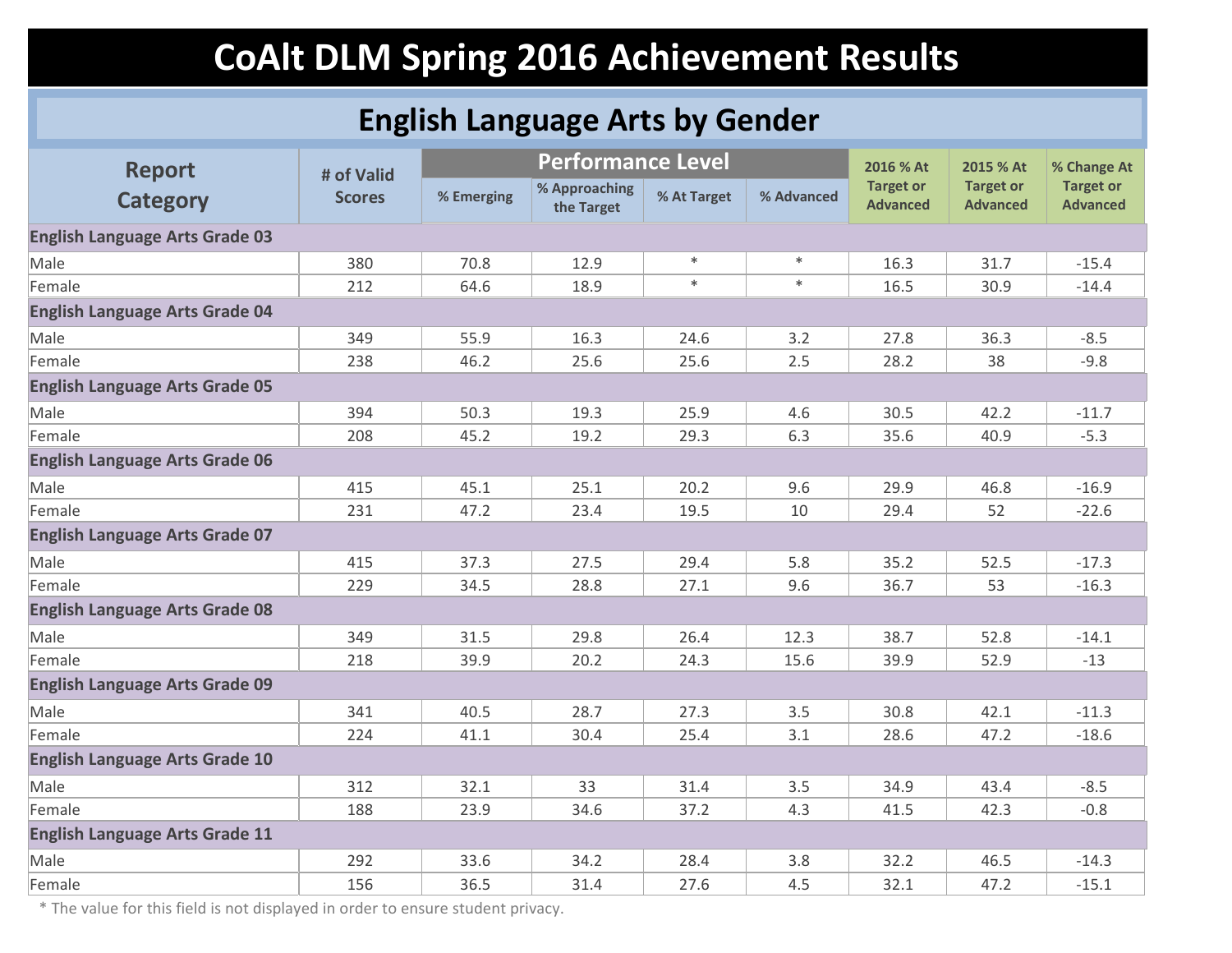### **Mathematics by Gender**

| <b>Report</b>               | # of Valid    |            | <b>Performance Level</b>    |             |            | 2016 % At                           | 2015 % At                           | % Change At                         |
|-----------------------------|---------------|------------|-----------------------------|-------------|------------|-------------------------------------|-------------------------------------|-------------------------------------|
| <b>Category</b>             | <b>Scores</b> | % Emerging | % Approaching<br>the Target | % At Target | % Advanced | <b>Target or</b><br><b>Advanced</b> | <b>Target or</b><br><b>Advanced</b> | <b>Target or</b><br><b>Advanced</b> |
| <b>Mathematics Grade 03</b> |               |            |                             |             |            |                                     |                                     |                                     |
| Male                        | 379           | 68.1       | 16.6                        | $\ast$      | $\ast$     | 15.3                                | 29.9                                | $-14.6$                             |
| Female                      | 211           | 63.5       | 21.8                        | $\ast$      | $\ast$     | 14.7                                | 24.3                                | $-9.6$                              |
| <b>Mathematics Grade 04</b> |               |            |                             |             |            |                                     |                                     |                                     |
| Male                        | 350           | 55.7       | 21.7                        | 17.1        | 5.4        | 22.6                                | 32.9                                | $-10.3$                             |
| Female                      | 238           | 54.2       | 23.1                        | 20.2        | 2.5        | 22.7                                | 26.8                                | $-4.1$                              |
| <b>Mathematics Grade 05</b> |               |            |                             |             |            |                                     |                                     |                                     |
| Male                        | 394           | 62.2       | 19.5                        | 12.9        | 5.3        | 18.3                                | 33.6                                | $-15.3$                             |
| Female                      | 209           | 60.3       | 26.8                        | 7.2         | 5.7        | 12.9                                | 34.7                                | $-21.8$                             |
| <b>Mathematics Grade 06</b> |               |            |                             |             |            |                                     |                                     |                                     |
| Male                        | 416           | 51.4       | 32.5                        | 10.1        | 6          | 16.1                                | 32.5                                | $-16.4$                             |
| Female                      | 231           | 56.3       | 30.3                        | 7.4         | 6.1        | 13.4                                | 32.5                                | $-19.1$                             |
| <b>Mathematics Grade 07</b> |               |            |                             |             |            |                                     |                                     |                                     |
| Male                        | 415           | 68.4       | 22.7                        | $\ast$      | $\ast$     | 8.9                                 | 27.4                                | $-18.5$                             |
| Female                      | 230           | 67.4       | 24.3                        | $\ast$      | $\ast$     | 8.3                                 | 26.2                                | $-17.9$                             |
| <b>Mathematics Grade 08</b> |               |            |                             |             |            |                                     |                                     |                                     |
| Male                        | 349           | 45.8       | 37.2                        | 14          | 2.9        | 16.9                                | 21.1                                | $-4.2$                              |
| Female                      | 218           | 47.7       | 36.7                        | 13.8        | 1.8        | 15.6                                | 21.1                                | $-5.5$                              |
| <b>Mathematics Grade 09</b> |               |            |                             |             |            |                                     |                                     |                                     |
| Male                        | 339           | 49.3       | 41                          | $\ast$      | $\ast$     | 9.7                                 | 15.5                                | $-5.8$                              |
| Female                      | 223           | 53.4       | 41.3                        | $\ast$      | $\ast$     | 5.4                                 | 11.6                                | $-6.2$                              |
| <b>Mathematics Grade 10</b> |               |            |                             |             |            |                                     |                                     |                                     |
| Male                        | 311           | 47.9       | 39.5                        | $\ast$      | $\ast$     | 12.5                                | 23.9                                | $-11.4$                             |
| Female                      | 188           | 42.6       | 49.5                        | $\ast$      | $\ast$     | 8                                   | 18.7                                | $-10.7$                             |
| <b>Mathematics Grade 11</b> |               |            |                             |             |            |                                     |                                     |                                     |
| Male                        | 290           | 61.7       | 34.8                        | $\ast$      | $\ast$     | 3.4                                 | 15.2                                | $-11.8$                             |
| Female                      | 156           | 61.5       | 32.7                        | $\ast$      | $\ast$     | 5.8                                 | 9.7                                 | $-3.9$                              |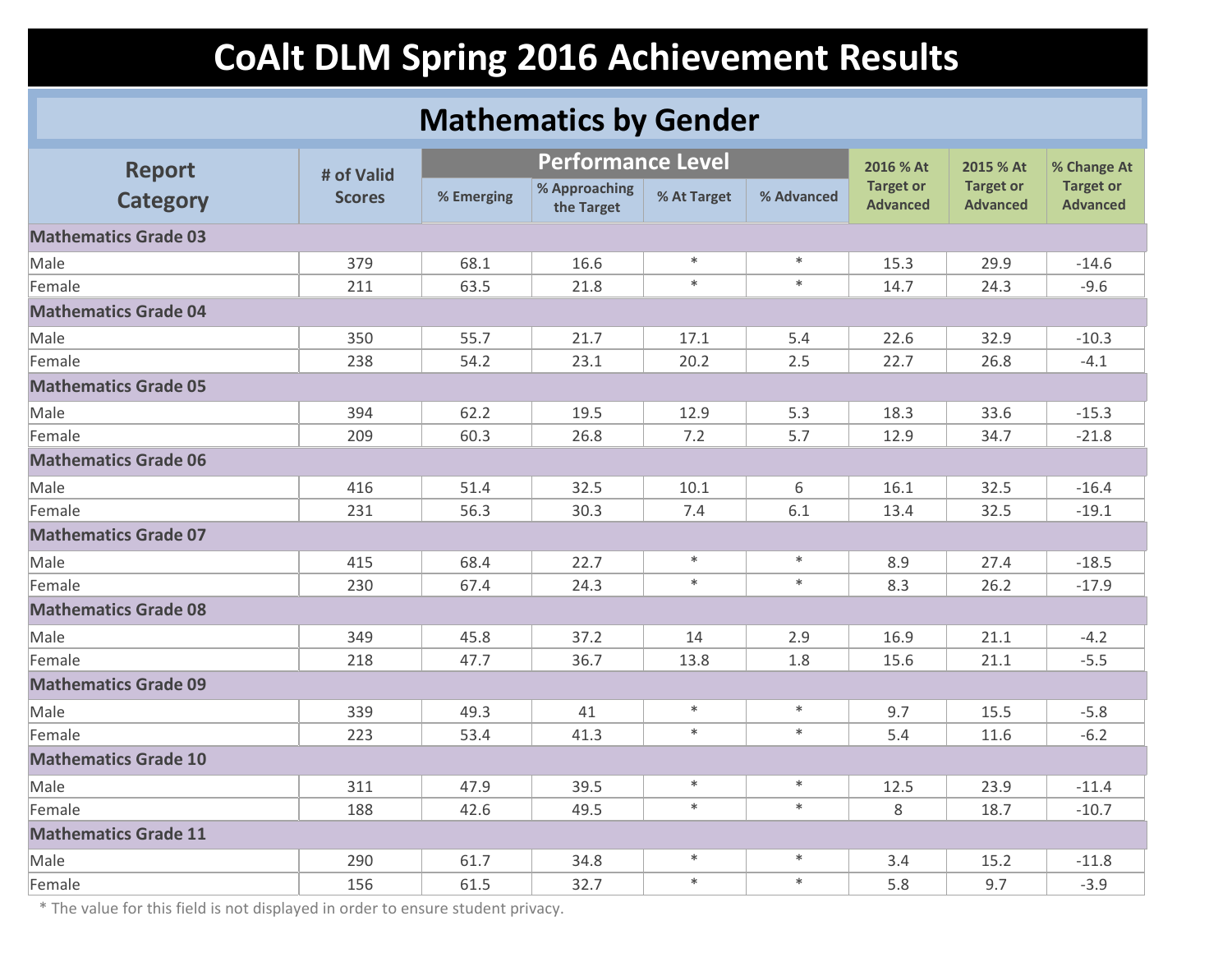### **English Language Arts by Race/Ethnicity**

| <b>Report</b>                         | # of Valid    |            | <b>Performance Level</b>    |             |            | 2016 % At                           | 2015 % At                           | % Change At                         |
|---------------------------------------|---------------|------------|-----------------------------|-------------|------------|-------------------------------------|-------------------------------------|-------------------------------------|
| <b>Category</b>                       | <b>Scores</b> | % Emerging | % Approaching<br>the Target | % At Target | % Advanced | <b>Target or</b><br><b>Advanced</b> | <b>Target or</b><br><b>Advanced</b> | <b>Target or</b><br><b>Advanced</b> |
| <b>English Language Arts Grade 03</b> |               |            |                             |             |            |                                     |                                     |                                     |
| American Indian or Alaska Native      | < 16          | $\ast$     | $\ast$                      | $\ast$      | $\ast$     | $\ast$                              | $\ast$                              | $\ast$                              |
| Asian                                 | < 16          | $\ast$     | $\ast$                      | $\ast$      | $\ast$     | $\ast$                              | $\ast$                              | $\ast$                              |
| <b>Black</b>                          | 40            | 65         | 20                          | $\ast$      | $\ast$     | 15                                  | 20                                  | $-5$                                |
| Hispanic                              | 242           | 74         | 13.2                        | $\ast$      | $\ast$     | 12.8                                | 25.6                                | $-12.8$                             |
| White                                 | 262           | 64.5       | 15.3                        | $\ast$      | 2.3        | 20.2                                | 37.3                                | $-17.1$                             |
| Hawaiian/Pacific Islander             | < 16          | $\ast$     | $\ast$                      | $\ast$      | $\ast$     | $\ast$                              | $\ast$                              | $\ast$                              |
| Two or more                           | 31            | 71         | $\ast$                      | $\ast$      | $\ast$     | $\ast$                              | $\ast$                              | $\ast$                              |
| <b>English Language Arts Grade 04</b> |               |            |                             |             |            |                                     |                                     |                                     |
| American Indian or Alaska Native      | < 16          | $\ast$     | $\ast$                      | $\ast$      | $\ast$     | $\ast$                              | $\ast$                              | $\ast$                              |
| Asian                                 | $<16$         | $*$        | $\ast$                      | $\ast$      | $\ast$     | $\ast$                              | $\ast$                              | $\ast$                              |
| <b>Black</b>                          | 44            | 70.5       | 15.9                        | $\ast$      | $\ast$     | 13.6                                | 34.8                                | $-21.2$                             |
| Hispanic                              | 241           | 57.3       | 19.5                        | $\ast$      | $\ast$     | 23.2                                | 36.1                                | $-12.9$                             |
| White                                 | 255           | 45.1       | 21.2                        | 28.6        | 5.1        | 33.7                                | 41.7                                | $-8$                                |
| Hawaiian/Pacific Islander             | < 16          | $\ast$     | $\ast$                      | $\ast$      | $\ast$     | $\ast$                              | $\ast$                              | $\ast$                              |
| Two or more                           | 29            | 44.8       | $\ast$                      | $\ast$      | $\ast$     | 27.6                                | 24.7                                | 2.9                                 |
| Unreported                            | < 16          | $\ast$     | $\ast$                      | $\ast$      | $\ast$     | $\ast$                              | $\ast$                              | $\ast$                              |
| <b>English Language Arts Grade 05</b> |               |            |                             |             |            |                                     |                                     |                                     |
| American Indian or Alaska Native      | < 16          | $\ast$     | $\ast$                      | $\ast$      | $\ast$     | $\ast$                              | $\ast$                              | $\ast$                              |
| Asian                                 | < 16          | $\ast$     | $\ast$                      | $\ast$      | $\ast$     | $\ast$                              | $\ast$                              | $\ast$                              |
| <b>Black</b>                          | 47            | 53.2       | 19.1                        | $\ast$      | $\ast$     | 27.7                                | 37.2                                | $-9.5$                              |
| Hispanic                              | 226           | 50         | 18.6                        | 27.9        | 3.5        | 31.4                                | 40.9                                | $-9.5$                              |
| White                                 | 280           | 45         | 18.9                        | 29.3        | 6.8        | 36.1                                | 44.6                                | $-8.5$                              |
| Hawaiian/Pacific Islander             | $<16$         | $\ast$     | $\ast$                      | $\ast$      | $\ast$     | $\ast$                              | $\ast$                              | $\ast$                              |
| Two or more                           | 24            | 50         | 25                          | $\ast$      | $\ast$     | $\ast$                              | $\ast$                              | $\ast$                              |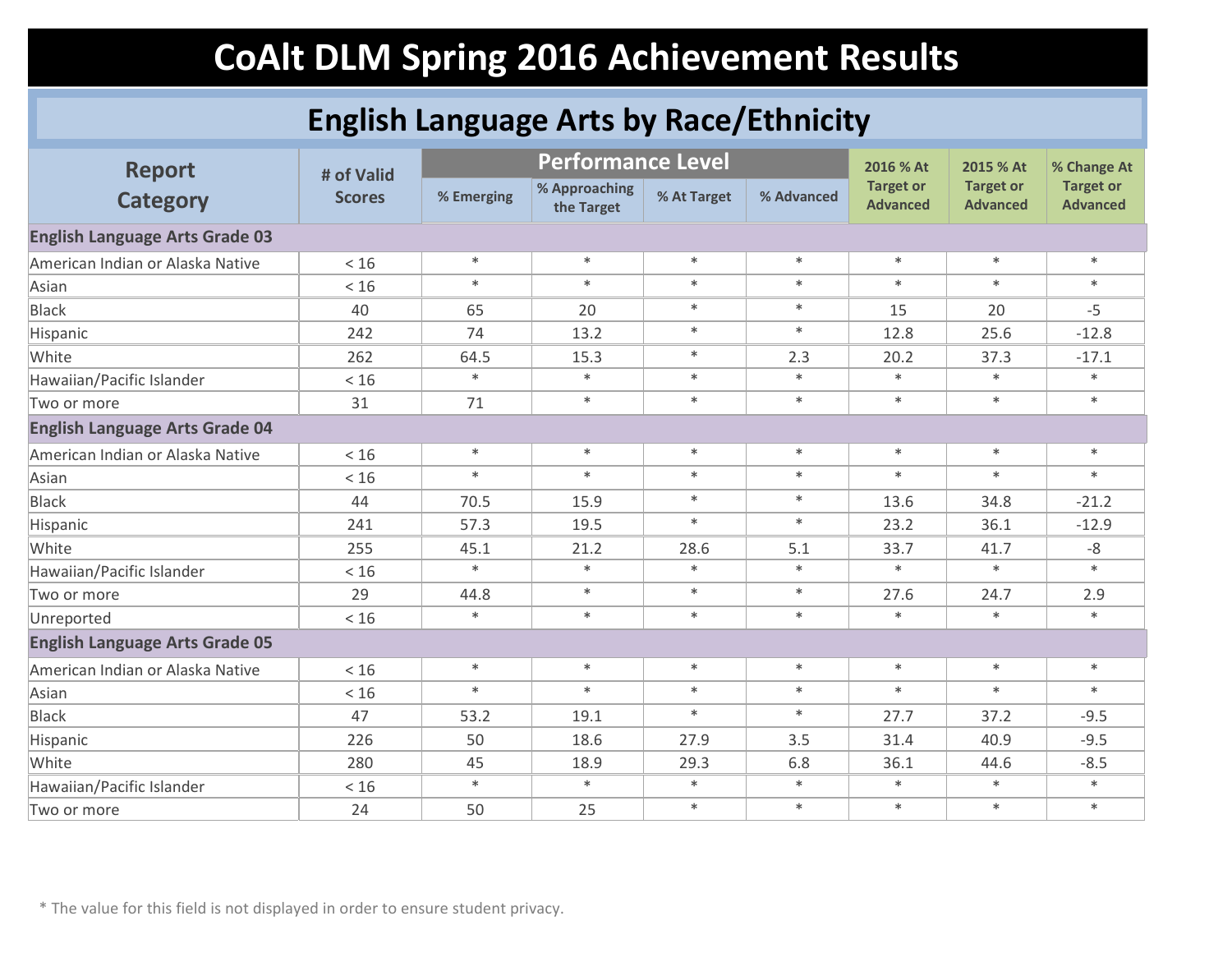### **English Language Arts by Race/Ethnicity**

| <b>Report</b>                         | # of Valid    |            | <b>Performance Level</b>    |             |            | 2016 % At                           | 2015 % At                           | % Change At                         |  |  |
|---------------------------------------|---------------|------------|-----------------------------|-------------|------------|-------------------------------------|-------------------------------------|-------------------------------------|--|--|
| <b>Category</b>                       | <b>Scores</b> | % Emerging | % Approaching<br>the Target | % At Target | % Advanced | <b>Target or</b><br><b>Advanced</b> | <b>Target or</b><br><b>Advanced</b> | <b>Target or</b><br><b>Advanced</b> |  |  |
| <b>English Language Arts Grade 06</b> |               |            |                             |             |            |                                     |                                     |                                     |  |  |
| American Indian or Alaska Native      | < 16          | $\ast$     | $\ast$                      | $\ast$      | $\ast$     | $\ast$                              | $\ast$                              | $\ast$                              |  |  |
| Asian                                 | $<16$         | $*$        | $\ast$                      | $\ast$      | $\ast$     | $\ast$                              | $\ast$                              | $*$                                 |  |  |
| <b>Black</b>                          | 49            | 44.9       | 20.4                        | $\ast$      | $\ast$     | 34.7                                | 62.5                                | $-27.8$                             |  |  |
| Hispanic                              | 239           | 47.7       | 24.7                        | 18          | 9.6        | 27.6                                | 48.1                                | $-20.5$                             |  |  |
| White                                 | 302           | 44         | 26.2                        | 19.9        | 9.9        | 29.8                                | 45.2                                | $-15.4$                             |  |  |
| Hawaiian/Pacific Islander             | < 16          | $\ast$     | $\ast$                      | $\ast$      | $\ast$     | $\ast$                              | $\ast$                              | $\ast$                              |  |  |
| Two or more                           | 29            | 51.7       | $\ast$                      | $\ast$      | $\ast$     | 24.1                                | 48.3                                | $-24.2$                             |  |  |
| Unreported                            | < 16          | $\ast$     | $\ast$                      | $\ast$      | $\ast$     | ∗                                   | $\ast$                              | $\ast$                              |  |  |
| <b>English Language Arts Grade 07</b> |               |            |                             |             |            |                                     |                                     |                                     |  |  |
| American Indian or Alaska Native      | < 16          | $\ast$     | $\ast$                      | $\ast$      | $\ast$     | $\ast$                              | $\ast$                              | $\ast$                              |  |  |
| Asian                                 | 23            | 34.8       | 39.1                        | $\ast$      | $\ast$     | 26.1                                | 23.8                                | 2.3                                 |  |  |
| <b>Black</b>                          | 46            | 19.6       | 41.3                        | 23.9        | 15.2       | 39.1                                | 61.2                                | $-22.1$                             |  |  |
| Hispanic                              | 229           | 35.4       | 28.4                        | 30.1        | 6.1        | 36.2                                | 54.1                                | $-17.9$                             |  |  |
| White                                 | 315           | 39.4       | 25.4                        | 28.9        | 6.3        | 35.2                                | 52.7                                | $-17.5$                             |  |  |
| Hawaiian/Pacific Islander             | $<16$         | $\ast$     | $\ast$                      | $\ast$      | $\ast$     | $\ast$                              | $\ast$                              | $\ast$                              |  |  |
| Two or more                           | 20            | 40         | $\ast$                      | $\ast$      | $\ast$     | 35                                  | 47.4                                | $-12.4$                             |  |  |
| <b>English Language Arts Grade 08</b> |               |            |                             |             |            |                                     |                                     |                                     |  |  |
| American Indian or Alaska Native      | $<16$         | $\ast$     | $\ast$                      | $\ast$      | $\ast$     | $\ast$                              | $\ast$                              | $\ast$                              |  |  |
| Asian                                 | < 16          | $\ast$     | $\ast$                      | $\ast$      | $\ast$     | $\ast$                              | $\ast$                              | $\ast$                              |  |  |
| <b>Black</b>                          | 39            | 17.9       | 33.3                        | 28.2        | 20.5       | 48.7                                | 54.1                                | $-5.4$                              |  |  |
| Hispanic                              | 213           | 35.7       | 27.2                        | 26.8        | 10.3       | 37.1                                | 56.8                                | $-19.7$                             |  |  |
| White                                 | 266           | 34.6       | 24.8                        | 25.9        | 14.7       | 40.6                                | 52.5                                | $-11.9$                             |  |  |
| Hawaiian/Pacific Islander             | $<16$         | $\ast$     | $\ast$                      | $\ast$      | $\ast$     | $\ast$                              | $\ast$                              | $\ast$                              |  |  |
| Two or more                           | 25            | 44         | 20                          | $\ast$      | $\ast$     | 36                                  | 49.3                                | $-13.3$                             |  |  |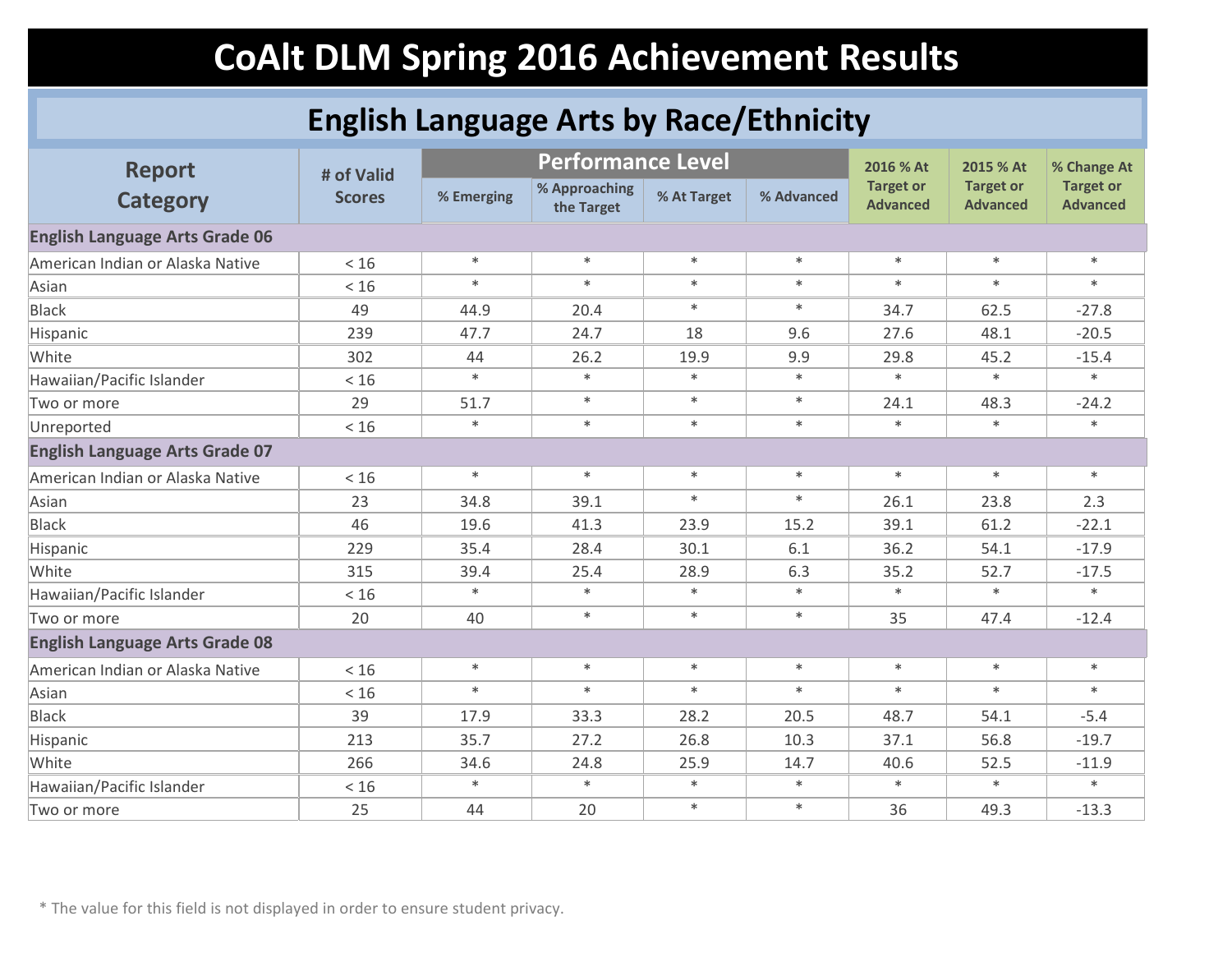### **English Language Arts by Race/Ethnicity**

| <b>Report</b>                         | # of Valid    |            | <b>Performance Level</b>    |             |            | 2016 % At                           | 2015 % At                           | % Change At                         |
|---------------------------------------|---------------|------------|-----------------------------|-------------|------------|-------------------------------------|-------------------------------------|-------------------------------------|
| <b>Category</b>                       | <b>Scores</b> | % Emerging | % Approaching<br>the Target | % At Target | % Advanced | <b>Target or</b><br><b>Advanced</b> | <b>Target or</b><br><b>Advanced</b> | <b>Target or</b><br><b>Advanced</b> |
| <b>English Language Arts Grade 09</b> |               |            |                             |             |            |                                     |                                     |                                     |
| American Indian or Alaska Native      | < 16          | $\ast$     | $\ast$                      | $\ast$      | $\ast$     | $\ast$                              | $\ast$                              | $\ast$                              |
| Asian                                 | < 16          | $\ast$     | $\ast$                      | $\ast$      | $\ast$     | $\ast$                              | $\ast$                              | $\ast$                              |
| <b>Black</b>                          | 49            | 46.9       | 20.4                        | $\ast$      | $\ast$     | 32.7                                | 51.3                                | $-18.6$                             |
| Hispanic                              | 193           | 36.3       | 36.8                        | $\ast$      | $\ast$     | 26.9                                | 44.6                                | $-17.7$                             |
| White                                 | 276           | 40.2       | 26.1                        | 30.1        | 3.6        | 33.7                                | 44.5                                | $-10.8$                             |
| Hawaiian/Pacific Islander             | $<16$         | $\ast$     | $\ast$                      | $\ast$      | $\ast$     | $\ast$                              | $\ast$                              | $\ast$                              |
| Two or more                           | 19            | 57.9       | 36.8                        | $\ast$      | $\ast$     | $\ast$                              | 43.6                                | $\ast$                              |
| <b>English Language Arts Grade 10</b> |               |            |                             |             |            |                                     |                                     |                                     |
| American Indian or Alaska Native      | < 16          | $\ast$     | $\ast$                      | $\ast$      | $\ast$     | $\ast$                              | $\ast$                              | $\ast$                              |
| Asian                                 | < 16          | $\ast$     | $\ast$                      | $\ast$      | $\ast$     | $\ast$                              | $\ast$                              | $\ast$                              |
| <b>Black</b>                          | 27            | 14.8       | 40.7                        | $\ast$      | $\ast$     | 44.4                                | 55.8                                | $-11.4$                             |
| Hispanic                              | 195           | 29.2       | 36.4                        | $\ast$      | $\ast$     | 34.4                                | 42.6                                | $-8.2$                              |
| White                                 | 241           | 30.3       | 30.3                        | 34.9        | 4.6        | 39.4                                | 43.1                                | $-3.7$                              |
| Hawaiian/Pacific Islander             | < 16          | $\ast$     | $\ast$                      | $\ast$      | $\ast$     | $\ast$                              | $\ast$                              | $\ast$                              |
| Two or more                           | $<16$         | $\ast$     | $\ast$                      | $\ast$      | $\ast$     | $\ast$                              | $\ast$                              | $\ast$                              |
| <b>English Language Arts Grade 11</b> |               |            |                             |             |            |                                     |                                     |                                     |
| American Indian or Alaska Native      | < 16          | $\ast$     | $\ast$                      | $\ast$      | $\ast$     | $\ast$                              | $\ast$                              | $\ast$                              |
| Asian                                 | < 16          | $\ast$     | $\ast$                      | $\ast$      | $\ast$     | $\ast$                              | $\ast$                              | $\ast$                              |
| <b>Black</b>                          | 39            | 25.6       | 38.5                        | $\ast$      | $\ast$     | 35.9                                | 61.1                                | $-25.2$                             |
| Hispanic                              | 145           | 27.6       | 41.4                        | $\ast$      | $\ast$     | 31                                  | 45.5                                | $-14.5$                             |
| White                                 | 236           | 41.1       | 27.5                        | 25.4        | 5.9        | 31.4                                | 48                                  | $-16.6$                             |
| Hawaiian/Pacific Islander             | < 16          | $\ast$     | $\ast$                      | $\ast$      | $\ast$     | $\ast$                              | $\ast$                              | $\ast$                              |
| Two or more                           | $<16$         | $\ast$     | $\ast$                      | $\ast$      | $\ast$     | $\ast$                              | $\ast$                              | $\ast$                              |
| Unreported                            | $<16$         | $\ast$     | $\ast$                      | $\ast$      | $\ast$     | $\ast$                              | $\ast$                              | $\ast$                              |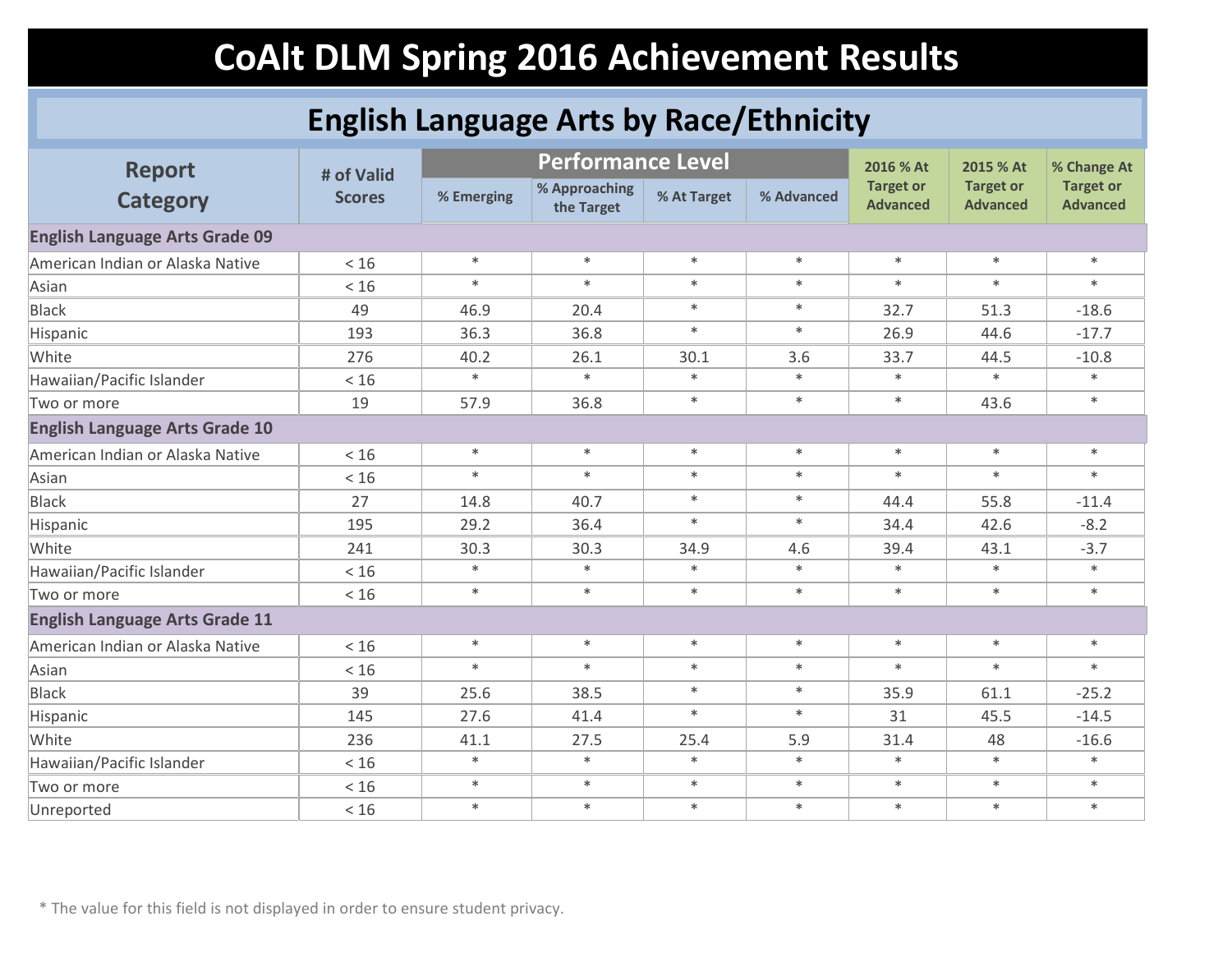### **Mathematics by Race/Ethnicity**

| <b>Report</b>                    | # of Valid    |            | <b>Performance Level</b>    |             |            | 2016 % At                           | 2015 % At                           | % Change At                         |  |  |
|----------------------------------|---------------|------------|-----------------------------|-------------|------------|-------------------------------------|-------------------------------------|-------------------------------------|--|--|
| <b>Category</b>                  | <b>Scores</b> | % Emerging | % Approaching<br>the Target | % At Target | % Advanced | <b>Target or</b><br><b>Advanced</b> | <b>Target or</b><br><b>Advanced</b> | <b>Target or</b><br><b>Advanced</b> |  |  |
| <b>Mathematics Grade 03</b>      |               |            |                             |             |            |                                     |                                     |                                     |  |  |
| American Indian or Alaska Native | < 16          | $\ast$     | $\ast$                      | $\ast$      | $\ast$     | $\ast$                              | $\ast$                              | $\ast$                              |  |  |
| Asian                            | $<16$         | $\ast$     | $\ast$                      | $\ast$      | $\ast$     | $\ast$                              | $\ast$                              | $\ast$                              |  |  |
| <b>Black</b>                     | 40            | 62.5       | $\ast$                      | $\ast$      | $\ast$     | 20                                  | 20                                  | $\overline{0}$                      |  |  |
| Hispanic                         | 241           | 67.2       | 18.7                        | $\ast$      | $\ast$     | 14.1                                | 25.5                                | $-11.4$                             |  |  |
| White                            | 261           | 65.9       | 18                          | 13          | 3.1        | 16.1                                | 32.5                                | $-16.4$                             |  |  |
| Hawaiian/Pacific Islander        | < 16          | $\ast$     | $\ast$                      | $\ast$      | $\ast$     | $\ast$                              | $\ast$                              | $\ast$                              |  |  |
| Two or more                      | 31            | 67.7       | 22.6                        | $\ast$      | $\ast$     | $\ast$                              | 22.5                                | $\ast$                              |  |  |
| <b>Mathematics Grade 04</b>      |               |            |                             |             |            |                                     |                                     |                                     |  |  |
| American Indian or Alaska Native | < 16          | $\ast$     | $\ast$                      | $\ast$      | $\ast$     | $\ast$                              | $\ast$                              | $\ast$                              |  |  |
| Asian                            | < 16          | $\ast$     | $\ast$                      | $\ast$      | $\ast$     | $\ast$                              | $\ast$                              | $\ast$                              |  |  |
| <b>Black</b>                     | 44            | 77.3       | $\ast$                      | $\ast$      | $\ast$     | 11.4                                | 19.6                                | $-8.2$                              |  |  |
| Hispanic                         | 242           | 57         | 21.9                        | 17.4        | 3.7        | 21.1                                | 31.3                                | $-10.2$                             |  |  |
| White                            | 255           | 51         | 23.9                        | 20.4        | 4.7        | 25.1                                | 35.7                                | $-10.6$                             |  |  |
| Hawaiian/Pacific Islander        | < 16          | $\ast$     | $\ast$                      | $\ast$      | $\ast$     | $\ast$                              | $\ast$                              | $\ast$                              |  |  |
| Two or more                      | 29            | 37.9       | 31                          | $\ast$      | $\ast$     | 31                                  | 19.4                                | 11.6                                |  |  |
| Unreported                       | < 16          | $\ast$     | $\ast$                      | $\ast$      | $\ast$     | $\ast$                              | $\ast$                              | $\ast$                              |  |  |
| <b>Mathematics Grade 05</b>      |               |            |                             |             |            |                                     |                                     |                                     |  |  |
| American Indian or Alaska Native | < 16          | $\ast$     | $\ast$                      | $\ast$      | $\ast$     | $\ast$                              | $\ast$                              | $\ast$                              |  |  |
| Asian                            | $<16$         | $\ast$     | $\ast$                      | $\ast$      | $\ast$     | $\ast$                              | $\ast$                              | $\ast$                              |  |  |
| <b>Black</b>                     | 47            | 59.6       | 27.7                        | $\ast$      | $\ast$     | 12.8                                | 25.6                                | $-12.8$                             |  |  |
| Hispanic                         | 226           | 61.1       | 22.6                        | $\ast$      | $\ast$     | 16.4                                | 36.8                                | $-20.4$                             |  |  |
| White                            | 281           | 61.2       | 21.4                        | 11.7        | 5.7        | 17.4                                | 35.5                                | $-18.1$                             |  |  |
| Hawaiian/Pacific Islander        | $<16$         | $\ast$     | $\ast$                      | $\ast$      | $\ast$     | $\ast$                              | $\ast$                              | $\ast$                              |  |  |
| Two or more                      | 24            | 66.7       | $\ast$                      | $\ast$      | $\ast$     | $\ast$                              | 29                                  | $\ast$                              |  |  |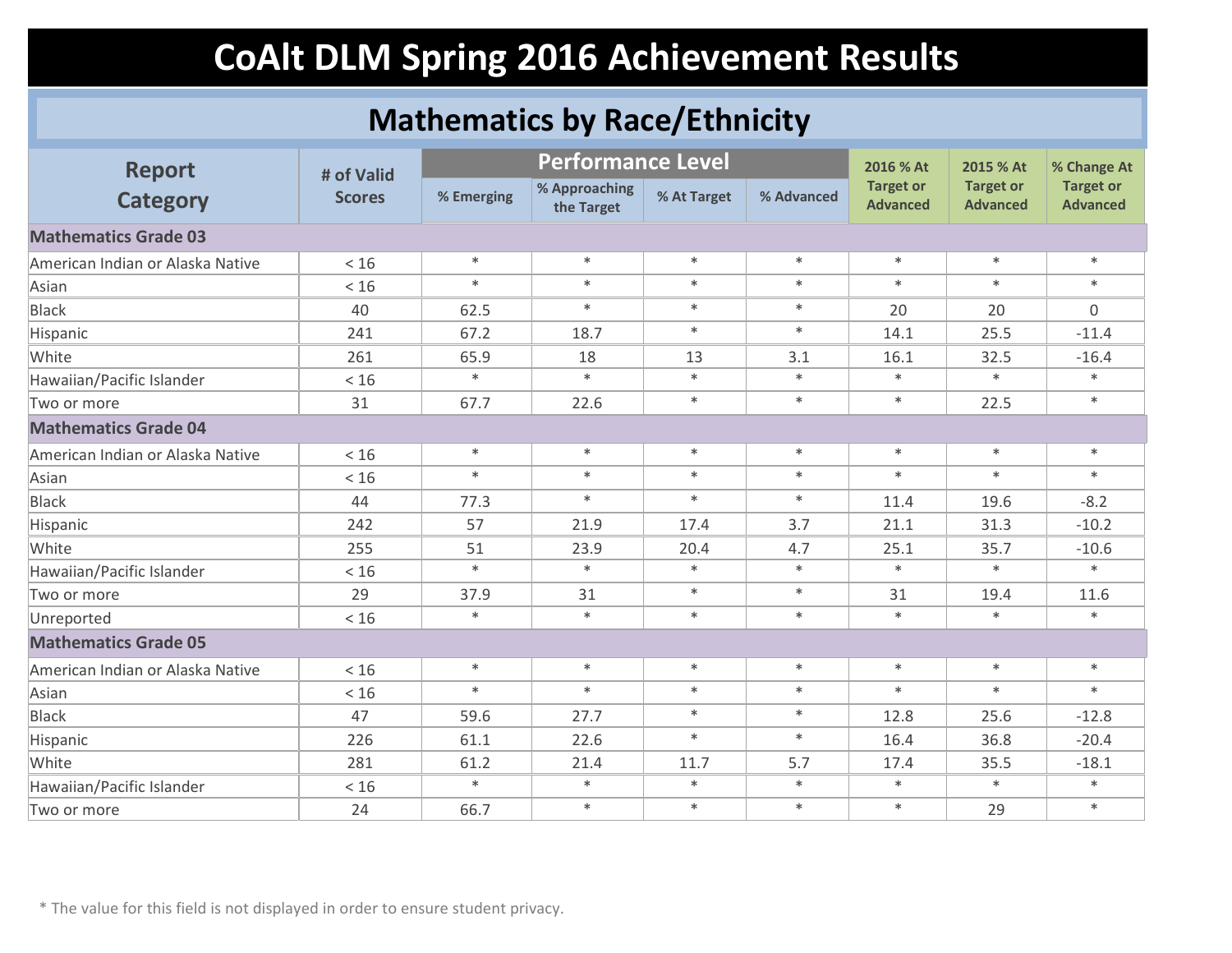### **Mathematics by Race/Ethnicity**

| <b>Report</b>                    | # of Valid    |            | <b>Performance Level</b>    |             |                | 2016 % At                           | 2015 % At                           | % Change At                         |  |  |  |
|----------------------------------|---------------|------------|-----------------------------|-------------|----------------|-------------------------------------|-------------------------------------|-------------------------------------|--|--|--|
| <b>Category</b>                  | <b>Scores</b> | % Emerging | % Approaching<br>the Target | % At Target | % Advanced     | <b>Target or</b><br><b>Advanced</b> | <b>Target or</b><br><b>Advanced</b> | <b>Target or</b><br><b>Advanced</b> |  |  |  |
| <b>Mathematics Grade 06</b>      |               |            |                             |             |                |                                     |                                     |                                     |  |  |  |
| American Indian or Alaska Native | $<16$         | $\ast$     | $\ast$                      | $\ast$      | $\ast$         | $\ast$                              | $\ast$                              | $\ast$                              |  |  |  |
| Asian                            | < 16          | $\ast$     | $\ast$                      | $\ast$      | $\ast$         | $\ast$                              | $\ast$                              | $\ast$                              |  |  |  |
| <b>Black</b>                     | 49            | 55.1       | 22.4                        | $\ast$      | $\ast$         | 22.4                                | 39.6                                | $-17.2$                             |  |  |  |
| Hispanic                         | 240           | 49.6       | 35.4                        | 10.4        | 4.6            | 15                                  | 31.9                                | $-16.9$                             |  |  |  |
| White                            | 302           | 54.3       | 30.8                        | 7.9         | $\overline{7}$ | 14.9                                | 31.2                                | $-16.3$                             |  |  |  |
| Hawaiian/Pacific Islander        | $<16$         | $\ast$     | $\ast$                      | $\ast$      | $\ast$         | $\ast$                              | $\ast$                              | $\ast$                              |  |  |  |
| Two or more                      | 29            | 72.4       | 24.1                        | $\ast$      | $\ast$         | $\ast$                              | 32.2                                | $\ast$                              |  |  |  |
| Unreported                       | < 16          | $\ast$     | $\ast$                      | $\ast$      | $\ast$         | $\ast$                              | $\ast$                              | $\ast$                              |  |  |  |
| <b>Mathematics Grade 07</b>      |               |            |                             |             |                |                                     |                                     |                                     |  |  |  |
| American Indian or Alaska Native | < 16          | $\ast$     | $\ast$                      | $\ast$      | $\ast$         | $\ast$                              | $\ast$                              | $\ast$                              |  |  |  |
| Asian                            | 23            | 60.9       | 17.4                        | $\ast$      | $\ast$         | $\ast$                              | $\ast$                              | $\ast$                              |  |  |  |
| <b>Black</b>                     | 46            | 60.9       | 30.4                        | $\ast$      | $\ast$         | 8.7                                 | 32.7                                | $-24$                               |  |  |  |
| Hispanic                         | 230           | 67.8       | 23.5                        | $\ast$      | $\ast$         | 8.7                                 | 28.1                                | $-19.4$                             |  |  |  |
| White                            | 315           | 68.9       | 23.5                        | 6.3         | 1.3            | 7.6                                 | 25                                  | $-17.4$                             |  |  |  |
| Hawaiian/Pacific Islander        | $<16$         | $\ast$     | $\ast$                      | $\ast$      | $\ast$         | $\ast$                              | $\ast$                              | $\ast$                              |  |  |  |
| Two or more                      | 20            | 90         | $\ast$                      | $\ast$      | $\ast$         | $\ast$                              | 26.3                                | $*$                                 |  |  |  |
| <b>Mathematics Grade 08</b>      |               |            |                             |             |                |                                     |                                     |                                     |  |  |  |
| American Indian or Alaska Native | $<16$         | $\ast$     | $\ast$                      | $\ast$      | $\ast$         | $\ast$                              | $\ast$                              | $\ast$                              |  |  |  |
| Asian                            | < 16          | $\ast$     | $\ast$                      | $\ast$      | $\ast$         | $\ast$                              | $\ast$                              | $\ast$                              |  |  |  |
| <b>Black</b>                     | 39            | 25.6       | 51.3                        | $\ast$      | $\ast$         | 23.1                                | 24.3                                | $-1.2$                              |  |  |  |
| Hispanic                         | 213           | 47.4       | 40.4                        | $\ast$      | $\ast$         | 12.2                                | 21.6                                | $-9.4$                              |  |  |  |
| White                            | 266           | 47         | 35                          | 15          | 3              | 18                                  | 21.1                                | $-3.1$                              |  |  |  |
| Hawaiian/Pacific Islander        | < 16          | $\ast$     | $\ast$                      | $\ast$      | $\ast$         | $\ast$                              | $\ast$                              | $*$                                 |  |  |  |
| Two or more                      | 25            | 56         | 24                          | $\ast$      | $\ast$         | 20                                  | 28                                  | $-8$                                |  |  |  |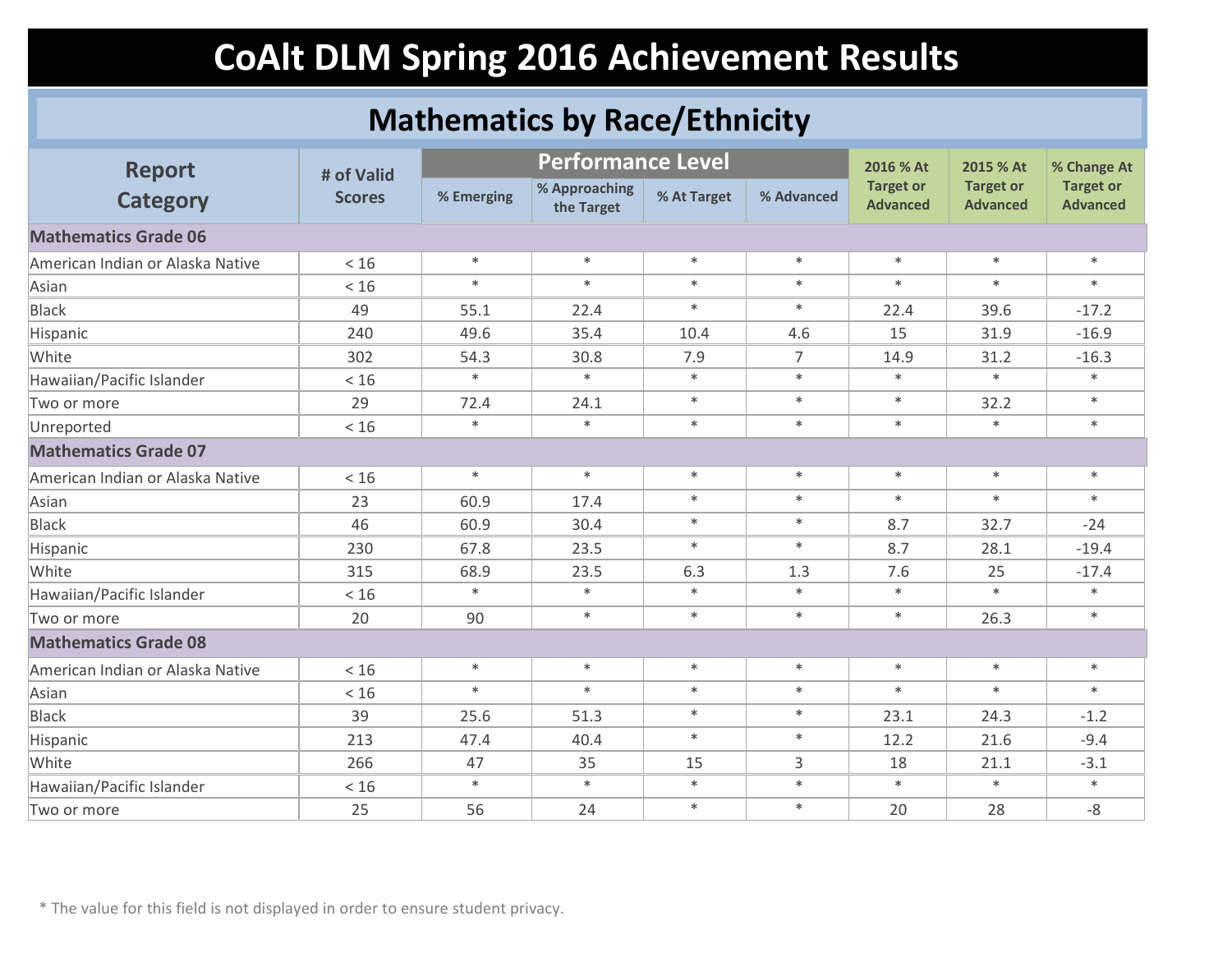### **Mathematics by Race/Ethnicity**

| <b>Report</b>                    | # of Valid    |            | <b>Performance Level</b>    |             |            | 2016 % At                           | 2015 % At                           | % Change At                         |  |
|----------------------------------|---------------|------------|-----------------------------|-------------|------------|-------------------------------------|-------------------------------------|-------------------------------------|--|
| <b>Category</b>                  | <b>Scores</b> | % Emerging | % Approaching<br>the Target | % At Target | % Advanced | <b>Target or</b><br><b>Advanced</b> | <b>Target or</b><br><b>Advanced</b> | <b>Target or</b><br><b>Advanced</b> |  |
| <b>Mathematics Grade 09</b>      |               |            |                             |             |            |                                     |                                     |                                     |  |
| American Indian or Alaska Native | < 16          | $\ast$     | $\ast$                      | $\ast$      | $\ast$     | $\ast$                              | $\ast$                              | $\ast$                              |  |
| Asian                            | < 16          | $\ast$     | $\ast$                      | $\ast$      | $\ast$     | $\ast$                              | $\ast$                              | $\ast$                              |  |
| <b>Black</b>                     | 49            | 55.1       | 36.7                        | $\ast$      | $\ast$     | 8.2                                 | 12.8                                | $-4.6$                              |  |
| Hispanic                         | 193           | 46.1       | 46.1                        | $\ast$      | $\ast$     | 7.8                                 | 14.4                                | $-6.6$                              |  |
| White                            | 274           | 52.6       | 39.8                        | $\ast$      | $\ast$     | 7.7                                 | 15                                  | $-7.3$                              |  |
| Hawaiian/Pacific Islander        | < 16          | $\ast$     | $\ast$                      | $\ast$      | $\ast$     | $\ast$                              | $\ast$                              | $\ast$                              |  |
| Two or more                      | 18            | 61.1       | 33.3                        | $\ast$      | $\ast$     | $\ast$                              | 10.4                                | $\ast$                              |  |
| <b>Mathematics Grade 10</b>      |               |            |                             |             |            |                                     |                                     |                                     |  |
| American Indian or Alaska Native | < 16          | $\ast$     | $\ast$                      | $\ast$      | $\ast$     | $\ast$                              | $\ast$                              | $\ast$                              |  |
| Asian                            | < 16          | $*$        | $\ast$                      | $\ast$      | $\ast$     | $\ast$                              | $\ast$                              | $\ast$                              |  |
| <b>Black</b>                     | 27            | 48.1       | 51.9                        | $\ast$      | $\ast$     | $\ast$                              | 27.9                                | $\ast$                              |  |
| Hispanic                         | 195           | 49.2       | 40.5                        | $\ast$      | $\ast$     | 10.3                                | 19.5                                | $-9.2$                              |  |
| White                            | 240           | 42.9       | 45.4                        | $\ast$      | $\ast$     | 11.7                                | 21.6                                | $-9.9$                              |  |
| Hawaiian/Pacific Islander        | < 16          | $\ast$     | $\ast$                      | $\ast$      | $\ast$     | $\ast$                              | $\ast$                              | $\ast$                              |  |
| Two or more                      | $<16$         | $\ast$     | $\ast$                      | $\ast$      | $\ast$     | $\ast$                              | $\ast$                              | $\ast$                              |  |
| <b>Mathematics Grade 11</b>      |               |            |                             |             |            |                                     |                                     |                                     |  |
| American Indian or Alaska Native | < 16          | $\ast$     | $*$                         | $\ast$      | $\ast$     | $\ast$                              | $\ast$                              | $\ast$                              |  |
| Asian                            | < 16          | $*$        | $\ast$                      | $\ast$      | $\ast$     | $\ast$                              | $\ast$                              | $\ast$                              |  |
| <b>Black</b>                     | 39            | 59         | 41                          | $\ast$      | $\ast$     | $\ast$                              | < 14.0                              | $\ast$                              |  |
| Hispanic                         | 145           | 59.3       | 35.9                        | $\ast$      | $\ast$     | $\ast$                              | 10.5                                | $-5.7$                              |  |
| White                            | 234           | 64.1       | 31.2                        | $\ast$      | $\ast$     | 4.7                                 | 15.9                                | $-11.2$                             |  |
| Hawaiian/Pacific Islander        | < 16          | $\ast$     | $\ast$                      | $\ast$      | $\ast$     | $\ast$                              | $\ast$                              | $\ast$                              |  |
| Two or more                      | $<16$         | $*$        | $\ast$                      | $\ast$      | $\ast$     | $\ast$                              | $\ast$                              | $\ast$                              |  |
| Unreported                       | < 16          | $\ast$     | $\ast$                      | $\ast$      | $\ast$     | $\ast$                              | $\ast$                              | $\ast$                              |  |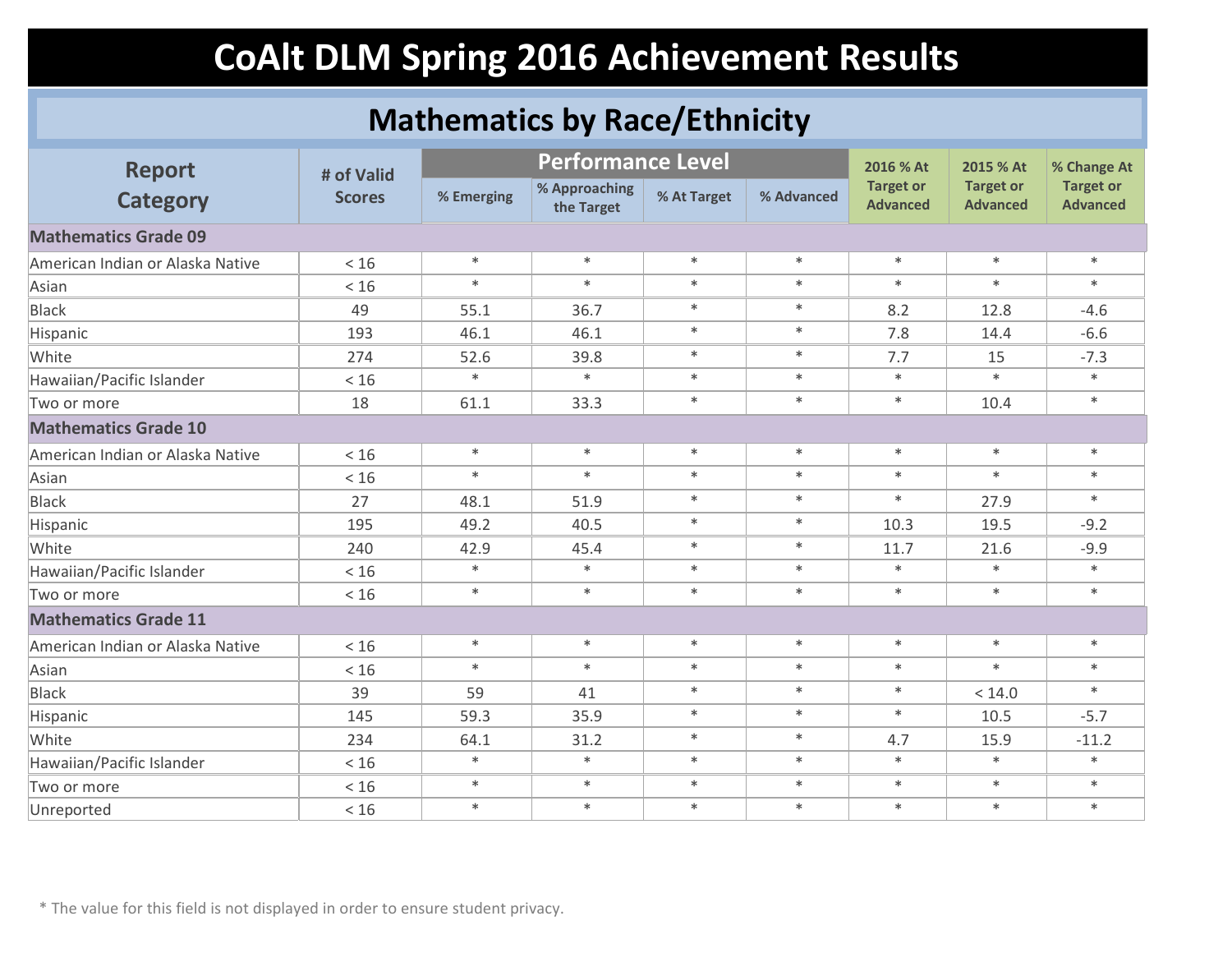### **English Language Arts by Free/Reduced Lunch**

| <b>Report</b>                         | # of Valid    |            | <b>Performance Level</b>    |             |                | 2016 % At                           | 2015 % At                           | % Change At                         |  |
|---------------------------------------|---------------|------------|-----------------------------|-------------|----------------|-------------------------------------|-------------------------------------|-------------------------------------|--|
| <b>Category</b>                       | <b>Scores</b> | % Emerging | % Approaching<br>the Target | % At Target | % Advanced     | <b>Target or</b><br><b>Advanced</b> | <b>Target or</b><br><b>Advanced</b> | <b>Target or</b><br><b>Advanced</b> |  |
| <b>English Language Arts Grade 03</b> |               |            |                             |             |                |                                     |                                     |                                     |  |
| Free/Reduced Lunch Eligible           | 345           | 67         | 14.5                        | 17.4        | 1.2            | 18.6                                | 31.8                                | $-13.2$                             |  |
| Not Free/Reduced Lunch Eligible       | 247           | 70.9       | 15.8                        | 11.3        | $\overline{2}$ | 13.4                                | 30.5                                | $-17.1$                             |  |
| <b>English Language Arts Grade 04</b> |               |            |                             |             |                |                                     |                                     |                                     |  |
| Free/Reduced Lunch Eligible           | 361           | 49.3       | 21.3                        | 26.3        | 3              | 29.4                                | 38.2                                | $-8.8$                              |  |
| Not Free/Reduced Lunch Eligible       | 226           | 56.2       | 18.1                        | 23          | 2.7            | 25.7                                | 35.2                                | $-9.5$                              |  |
| <b>English Language Arts Grade 05</b> |               |            |                             |             |                |                                     |                                     |                                     |  |
| Free/Reduced Lunch Eligible           | 333           | 44.4       | 19.2                        | 31.2        | 5.1            | 36.3                                | 46.1                                | $-9.8$                              |  |
| Not Free/Reduced Lunch Eligible       | 269           | 53.5       | 19.3                        | 21.9        | 5.2            | 27.1                                | 36.1                                | $-9$                                |  |
| <b>English Language Arts Grade 06</b> |               |            |                             |             |                |                                     |                                     |                                     |  |
| Free/Reduced Lunch Eligible           | 370           | 43         | 25.1                        | 20.3        | 11.6           | 31.9                                | 50.6                                | $-18.7$                             |  |
| Not Free/Reduced Lunch Eligible       | 277           | 49.8       | 23.5                        | 19.5        | 7.2            | 26.7                                | 45.8                                | $-19.1$                             |  |
| <b>English Language Arts Grade 07</b> |               |            |                             |             |                |                                     |                                     |                                     |  |
| Free/Reduced Lunch Eligible           | 383           | 32.9       | 28.5                        | 30.3        | 8.4            | 38.6                                | 54.6                                | $-16$                               |  |
| Not Free/Reduced Lunch Eligible       | 261           | 41.4       | 27.2                        | 26.1        | 5.4            | 31.4                                | 49.4                                | $-18$                               |  |
| <b>English Language Arts Grade 08</b> |               |            |                             |             |                |                                     |                                     |                                     |  |
| Free/Reduced Lunch Eligible           | 330           | 30.9       | 28.2                        | 27          | 13.9           | 40.9                                | 56.1                                | $-15.2$                             |  |
| Not Free/Reduced Lunch Eligible       | 237           | 40.1       | 23.2                        | 23.6        | 13.1           | 36.7                                | 48.9                                | $-12.2$                             |  |
| <b>English Language Arts Grade 09</b> |               |            |                             |             |                |                                     |                                     |                                     |  |
| Free/Reduced Lunch Eligible           | 303           | 37.3       | 32.3                        | 27.4        | 3              | 30.4                                | 44.6                                | $-14.2$                             |  |
| Not Free/Reduced Lunch Eligible       | 262           | 44.7       | 26                          | 25.6        | 3.8            | 29.4                                | 43.7                                | $-14.3$                             |  |
| <b>English Language Arts Grade 10</b> |               |            |                             |             |                |                                     |                                     |                                     |  |
| Free/Reduced Lunch Eligible           | 267           | 27.3       | 38.6                        | 31.5        | 2.6            | 34.1                                | 45.5                                | $-11.4$                             |  |
| Not Free/Reduced Lunch Eligible       | 233           | 30.9       | 27.9                        | 36.1        | 5.2            | 41.2                                | 40.3                                | 0.9                                 |  |
| <b>English Language Arts Grade 11</b> |               |            |                             |             |                |                                     |                                     |                                     |  |
| Free/Reduced Lunch Eligible           | 213           | 27.2       | 39.4                        | 30          | 3.3            | 33.3                                | 46.5                                | $-13.2$                             |  |
| Not Free/Reduced Lunch Eligible       | 236           | 41.1       | 28                          | 26.3        | 4.7            | 30.9                                | 47.3                                | $-16.4$                             |  |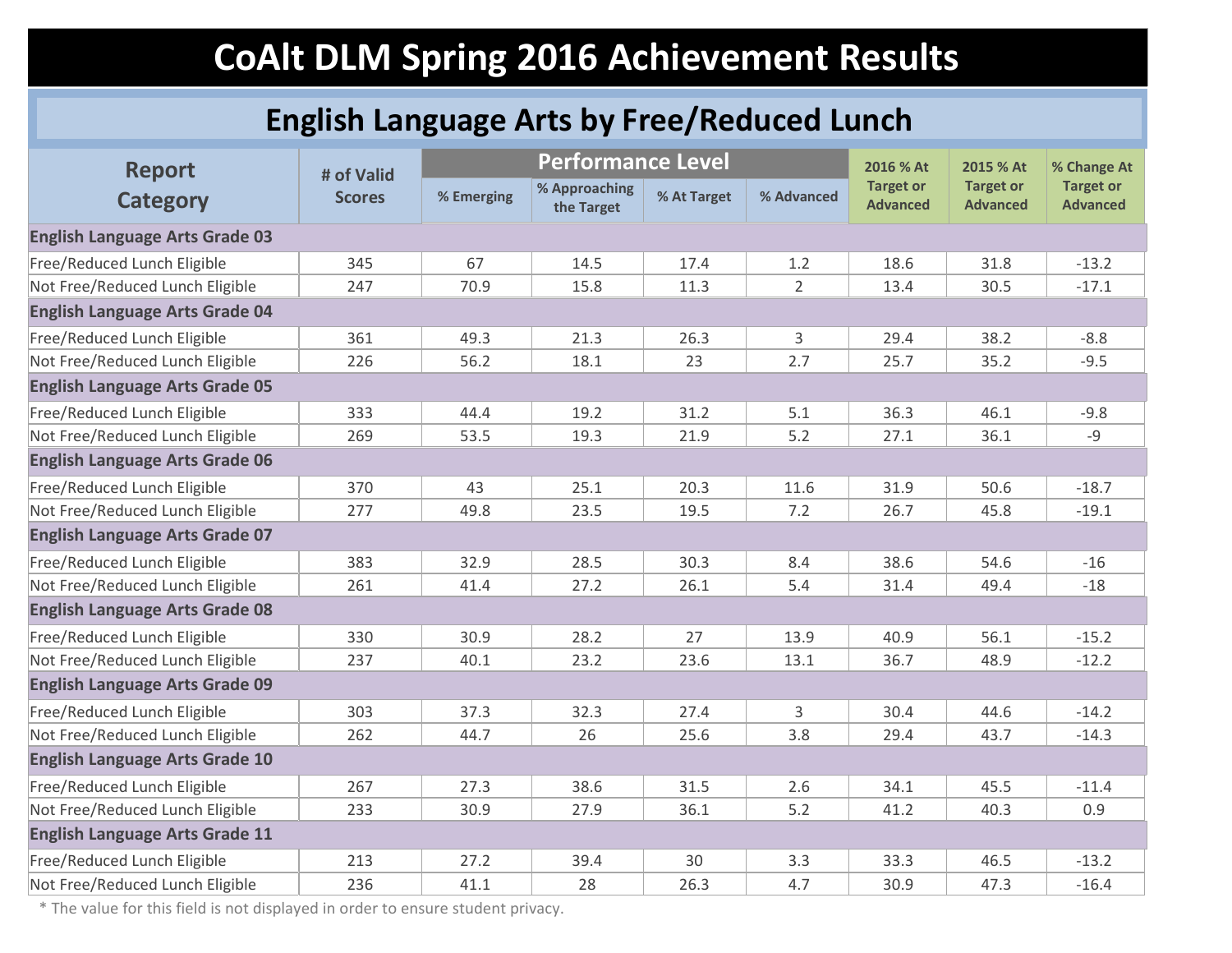### **Mathematics by Free/Reduced Lunch**

| <b>Report</b>                   | # of Valid    |            | <b>Performance Level</b>    |             |                | 2016 % At                           | 2015 % At                           | % Change At                         |
|---------------------------------|---------------|------------|-----------------------------|-------------|----------------|-------------------------------------|-------------------------------------|-------------------------------------|
| <b>Category</b>                 | <b>Scores</b> | % Emerging | % Approaching<br>the Target | % At Target | % Advanced     | <b>Target or</b><br><b>Advanced</b> | <b>Target or</b><br><b>Advanced</b> | <b>Target or</b><br><b>Advanced</b> |
| <b>Mathematics Grade 03</b>     |               |            |                             |             |                |                                     |                                     |                                     |
| Free/Reduced Lunch Eligible     | 344           | 61.3       | 20.6                        | 15.1        | 2.9            | 18                                  | 30.3                                | $-12.3$                             |
| Not Free/Reduced Lunch Eligible | 246           | 73.6       | 15.4                        | 8.9         | $\overline{2}$ | 11                                  | 23.8                                | $-12.8$                             |
| <b>Mathematics Grade 04</b>     |               |            |                             |             |                |                                     |                                     |                                     |
| Free/Reduced Lunch Eligible     | 362           | 48.9       | 25.4                        | 21.8        | 3.9            | 25.7                                | 31.8                                | $-6.1$                              |
| Not Free/Reduced Lunch Eligible | 226           | 65         | 17.3                        | 12.8        | 4.9            | 17.7                                | 29.4                                | $-11.7$                             |
| <b>Mathematics Grade 05</b>     |               |            |                             |             |                |                                     |                                     |                                     |
| Free/Reduced Lunch Eligible     | 333           | 59.5       | 21.6                        | 13.2        | 5.7            | 18.9                                | 37.2                                | $-18.3$                             |
| Not Free/Reduced Lunch Eligible | 270           | 64.1       | 22.6                        | 8.1         | 5.2            | 13.3                                | 29.5                                | $-16.2$                             |
| <b>Mathematics Grade 06</b>     |               |            |                             |             |                |                                     |                                     |                                     |
| Free/Reduced Lunch Eligible     | 371           | 48.8       | 35                          | 11.1        | 5.1            | 16.2                                | 35.1                                | $-18.9$                             |
| Not Free/Reduced Lunch Eligible | 277           | 59.2       | 27.1                        | 6.5         | 7.2            | 13.7                                | 29                                  | $-15.3$                             |
| <b>Mathematics Grade 07</b>     |               |            |                             |             |                |                                     |                                     |                                     |
| Free/Reduced Lunch Eligible     | 383           | 63.7       | 26.4                        | $\ast$      | $\ast$         | 9.9                                 | 28.3                                | $-18.4$                             |
| Not Free/Reduced Lunch Eligible | 262           | 74.4       | 18.7                        | $\ast$      | $\ast$         | 6.9                                 | 24.7                                | $-17.8$                             |
| <b>Mathematics Grade 08</b>     |               |            |                             |             |                |                                     |                                     |                                     |
| Free/Reduced Lunch Eligible     | 330           | 41.8       | 40.6                        | 14.8        | 2.7            | 17.6                                | 23.7                                | $-6.1$                              |
| Not Free/Reduced Lunch Eligible | 237           | 53.2       | 32.1                        | 12.7        | 2.1            | 14.8                                | 17.9                                | $-3.1$                              |
| <b>Mathematics Grade 09</b>     |               |            |                             |             |                |                                     |                                     |                                     |
| Free/Reduced Lunch Eligible     | 301           | 47.2       | 45.5                        | $\ast$      | $\ast$         | 7.3                                 | 13.8                                | $-6.5$                              |
| Not Free/Reduced Lunch Eligible | 261           | 55.2       | 36                          | $\ast$      | $\ast$         | 8.8                                 | 14.6                                | $-5.8$                              |
| <b>Mathematics Grade 10</b>     |               |            |                             |             |                |                                     |                                     |                                     |
| Free/Reduced Lunch Eligible     | 266           | 45.1       | 44.7                        | $\ast$      | $\ast$         | 10.2                                | 27.1                                | $-16.9$                             |
| Not Free/Reduced Lunch Eligible | 233           | 46.8       | 41.6                        | $\ast$      | $\ast$         | 11.6                                | 17.1                                | $-5.5$                              |
| <b>Mathematics Grade 11</b>     |               |            |                             |             |                |                                     |                                     |                                     |
| Free/Reduced Lunch Eligible     | 212           | 55.2       | 38.7                        | $\ast$      | $\ast$         | 6.1                                 | 16.9                                | $-10.8$                             |
| Not Free/Reduced Lunch Eligible | 235           | 67.7       | 29.8                        | $\ast$      | $\ast$         | 2.6                                 | 9.7                                 | $-7.1$                              |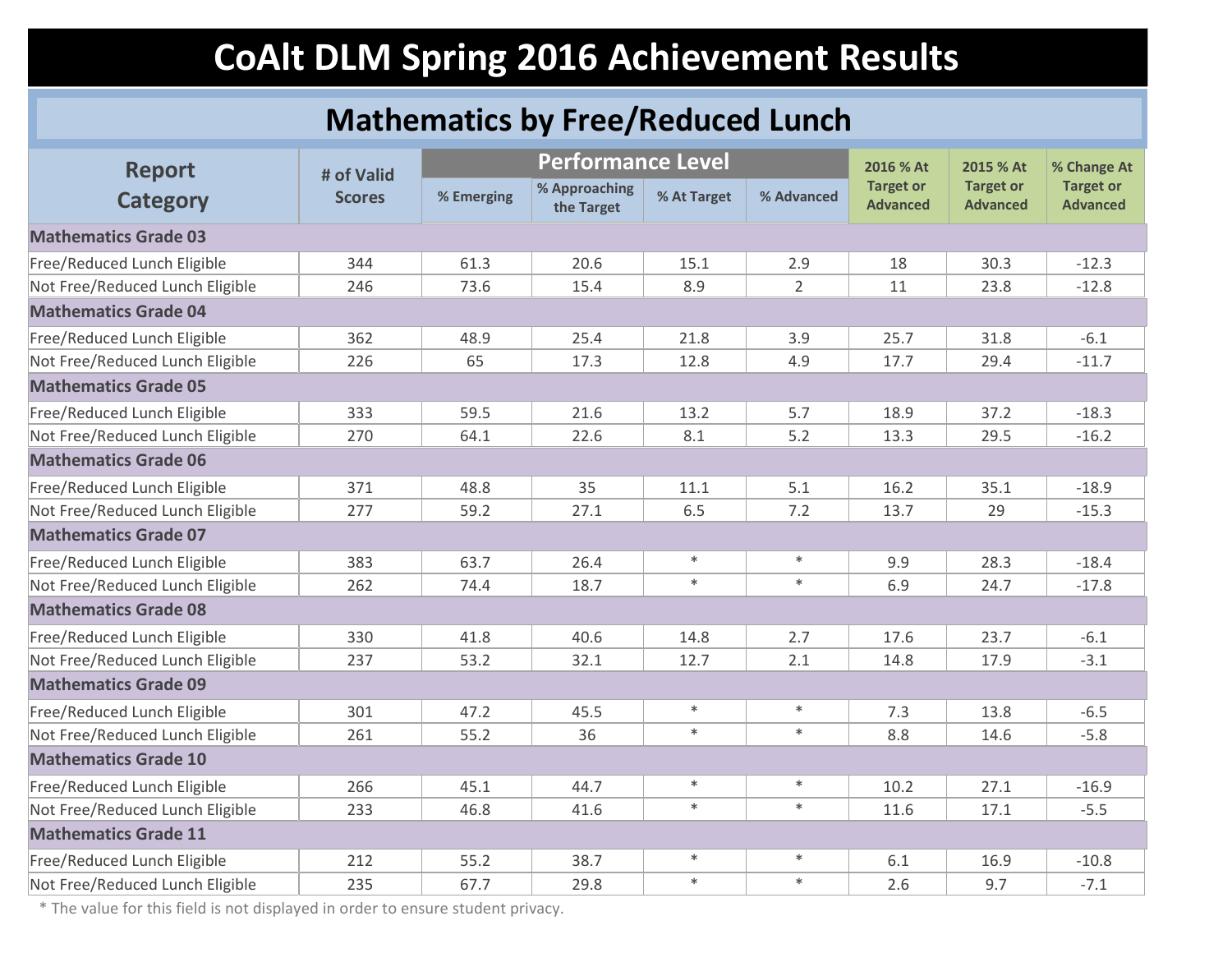### **English Language Arts by Language Proficiency**

| <b>Report</b>                         | # of Valid    |            | <b>Performance Level</b>    |             |            | 2016 % At                           | 2015 % At                           | % Change At                         |  |  |
|---------------------------------------|---------------|------------|-----------------------------|-------------|------------|-------------------------------------|-------------------------------------|-------------------------------------|--|--|
| <b>Category</b>                       | <b>Scores</b> | % Emerging | % Approaching<br>the Target | % At Target | % Advanced | <b>Target or</b><br><b>Advanced</b> | <b>Target or</b><br><b>Advanced</b> | <b>Target or</b><br><b>Advanced</b> |  |  |
| <b>English Language Arts Grade 03</b> |               |            |                             |             |            |                                     |                                     |                                     |  |  |
| Not English Proficient                | 117           | 76.9       | 13.7                        | $\ast$      | $\ast$     | 9.4                                 | 23.7                                | $-14.3$                             |  |  |
| Limited English Proficient            | < 16          | $\ast$     | $\ast$                      | $\ast$      | $\ast$     | $\ast$                              | $\ast$                              | $\ast$                              |  |  |
| Fluent English Proficient             | < 16          | $\ast$     | $\ast$                      | $\ast$      | $\ast$     | $\ast$                              | $\ast$                              | $\ast$                              |  |  |
| PHLOTE/FELL/NA                        | 457           | 66.5       | $\ast$                      | $\ast$      | $\ast$     | 17.9                                | 32.6                                | $-14.7$                             |  |  |
| <b>English Language Arts Grade 04</b> |               |            |                             |             |            |                                     |                                     |                                     |  |  |
| Not English Proficient                | 97            | 69.1       | $\ast$                      | $\ast$      | $\ast$     | 14.4                                | 24.6                                | $-10.2$                             |  |  |
| Limited English Proficient            | 18            | $\ast$     | $\ast$                      | $\ast$      | $\ast$     | $\ast$                              | $\ast$                              | $\ast$                              |  |  |
| Fluent English Proficient             | < 16          | $\ast$     | $\ast$                      | $\ast$      | $\ast$     | $\ast$                              | $\ast$                              | $\ast$                              |  |  |
| PHLOTE/FELL/NA                        | 466           | 48.5       | 21.2                        | 26.6        | $\ast$     | 30.3                                | 39.7                                | $-9.4$                              |  |  |
| <b>English Language Arts Grade 05</b> |               |            |                             |             |            |                                     |                                     |                                     |  |  |
| Not English Proficient                | 109           | 59.6       | $\ast$                      | $\ast$      | $\ast$     | 23.9                                | 39                                  | $-15.1$                             |  |  |
| Limited English Proficient            | $<16$         | $\ast$     | $\ast$                      | $\ast$      | $\ast$     | $\ast$                              | $\ast$                              | $\ast$                              |  |  |
| Fluent English Proficient             | < 16          | $\ast$     | $\ast$                      | $\ast$      | $\ast$     | $\ast$                              | $\ast$                              | $\ast$                              |  |  |
| PHLOTE/FELL/NA                        | 477           | 46.1       | 20.1                        | 27.7        | $\ast$     | 33.8                                | 42.3                                | $-8.5$                              |  |  |
| <b>English Language Arts Grade 06</b> |               |            |                             |             |            |                                     |                                     |                                     |  |  |
| Not English Proficient                | 93            | 55.9       | $\ast$                      | $\ast$      | $\ast$     | 15.1                                | 40.5                                | $-25.4$                             |  |  |
| Limited English Proficient            | $<16$         | $\ast$     | $\ast$                      | $\ast$      | $\ast$     | $\ast$                              | $\ast$                              | $\ast$                              |  |  |
| Fluent English Proficient             | $<16$         | $\ast$     | $\ast$                      | $\ast$      | $\ast$     | $\ast$                              | $\ast$                              | $\ast$                              |  |  |
| PHLOTE/FELL/NA                        | 535           | 44.1       | 24.1                        | 20.9        | 10.8       | 31.8                                | 50.2                                | $-18.4$                             |  |  |
| <b>English Language Arts Grade 07</b> |               |            |                             |             |            |                                     |                                     |                                     |  |  |
| Not English Proficient                | 111           | 42.3       | 33.3                        | $\ast$      | $\ast$     | 24.3                                | 44.9                                | $-20.6$                             |  |  |
| Limited English Proficient            | < 16          | $\ast$     | $\ast$                      | $\ast$      | $\ast$     | $\ast$                              | $\ast$                              | $\ast$                              |  |  |
| Fluent English Proficient             | < 16          | $*$        | $\ast$                      | $\ast$      | $\ast$     | $\ast$                              | $\ast$                              | $\ast$                              |  |  |
| PHLOTE/FELL/NA                        | 505           | 35.4       | 26.5                        | 29.9        | 8.1        | 38                                  | 54.5                                | $-16.5$                             |  |  |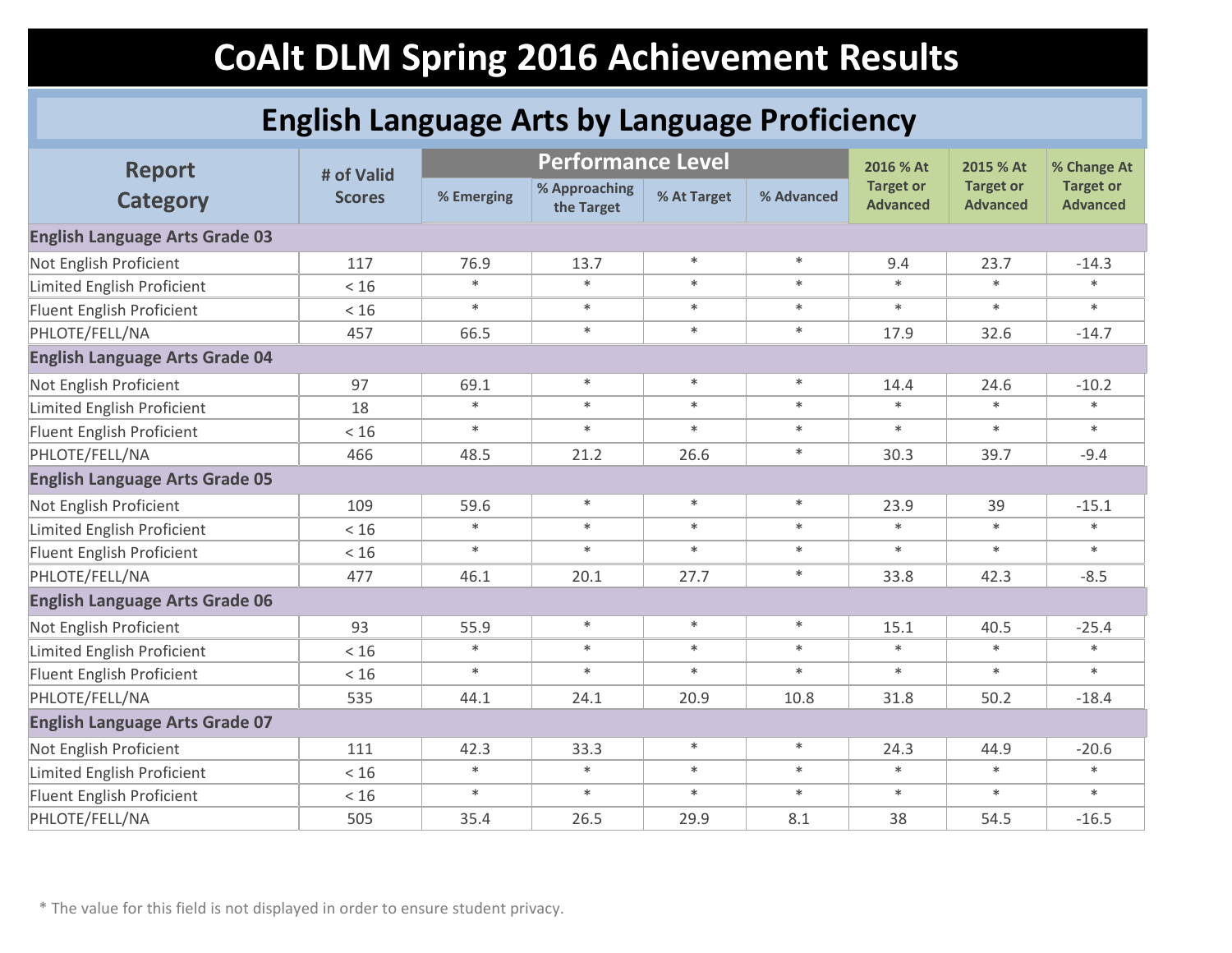### **English Language Arts by Language Proficiency**

| <b>Report</b>                         | # of Valid    |            | <b>Performance Level</b>    |             |            |                                     | 2015 % At                           | % Change At                         |  |
|---------------------------------------|---------------|------------|-----------------------------|-------------|------------|-------------------------------------|-------------------------------------|-------------------------------------|--|
| <b>Category</b>                       | <b>Scores</b> | % Emerging | % Approaching<br>the Target | % At Target | % Advanced | <b>Target or</b><br><b>Advanced</b> | <b>Target or</b><br><b>Advanced</b> | <b>Target or</b><br><b>Advanced</b> |  |
| <b>English Language Arts Grade 08</b> |               |            |                             |             |            |                                     |                                     |                                     |  |
| Not English Proficient                | 87            | 41.4       | 28.7                        | 24.1        | 5.7        | 29.9                                | 50.5                                | $-20.6$                             |  |
| Limited English Proficient            | $<16$         | $\ast$     | $\ast$                      | $\ast$      | $\ast$     | $\ast$                              | $\ast$                              | $\ast$                              |  |
| Fluent English Proficient             | 18            | $*$        | $\ast$                      | $\ast$      | $\ast$     | $\ast$                              | $\ast$                              | $\ast$                              |  |
| PHLOTE/FELL/NA                        | 447           | 34.2       | 24.4                        | 26.4        | 15         | 41.4                                | 52.4                                | $-11$                               |  |
| <b>English Language Arts Grade 09</b> |               |            |                             |             |            |                                     |                                     |                                     |  |
| Not English Proficient                | 93            | 45.2       | 33.3                        | $\ast$      | $\ast$     | 21.5                                | 32.9                                | $-11.4$                             |  |
| Limited English Proficient            | < 16          | $\ast$     | $\ast$                      | $*$         | $\ast$     | $\ast$                              | $\ast$                              | $\ast$                              |  |
| Fluent English Proficient             | < 16          | $\ast$     | $\ast$                      | $\ast$      | $\ast$     | $\ast$                              | $\ast$                              | $\ast$                              |  |
| PHLOTE/FELL/NA                        | 448           | 41.1       | 27.7                        | $\ast$      | $\ast$     | 31.3                                | 46.3                                | $-15$                               |  |
| <b>English Language Arts Grade 10</b> |               |            |                             |             |            |                                     |                                     |                                     |  |
| Not English Proficient                | 77            | 36.4       | 45.5                        | $\ast$      | $\ast$     | 18.2                                | 31                                  | $-12.8$                             |  |
| Limited English Proficient            | < 16          | $*$        | $\ast$                      | $\ast$      | $\ast$     | $\ast$                              | $\ast$                              | $\ast$                              |  |
| Fluent English Proficient             | < 16          | $\ast$     | $\ast$                      | $\ast$      | $\ast$     | $\ast$                              | $\ast$                              | $\ast$                              |  |
| PHLOTE/FELL/NA                        | 401           | 27.9       | 30.4                        | $\ast$      | $\ast$     | 41.6                                | 43.9                                | $-2.3$                              |  |
| <b>English Language Arts Grade 11</b> |               |            |                             |             |            |                                     |                                     |                                     |  |
| Not English Proficient                | 48            | $\ast$     | 41.7                        | $\ast$      | $\ast$     | 25                                  | 36.8                                | $-11.8$                             |  |
| Limited English Proficient            | < 16          | $\ast$     | $\ast$                      | $\ast$      | $\ast$     | $\ast$                              | $\ast$                              | $\ast$                              |  |
| Fluent English Proficient             | < 16          | $\ast$     | $\ast$                      | $\ast$      | $\ast$     | $\ast$                              | $\ast$                              | $\ast$                              |  |
| PHLOTE/FELL/NA                        | 383           | 36         | 31.6                        | $\ast$      | $\ast$     | 32.4                                | 48.4                                | $-16$                               |  |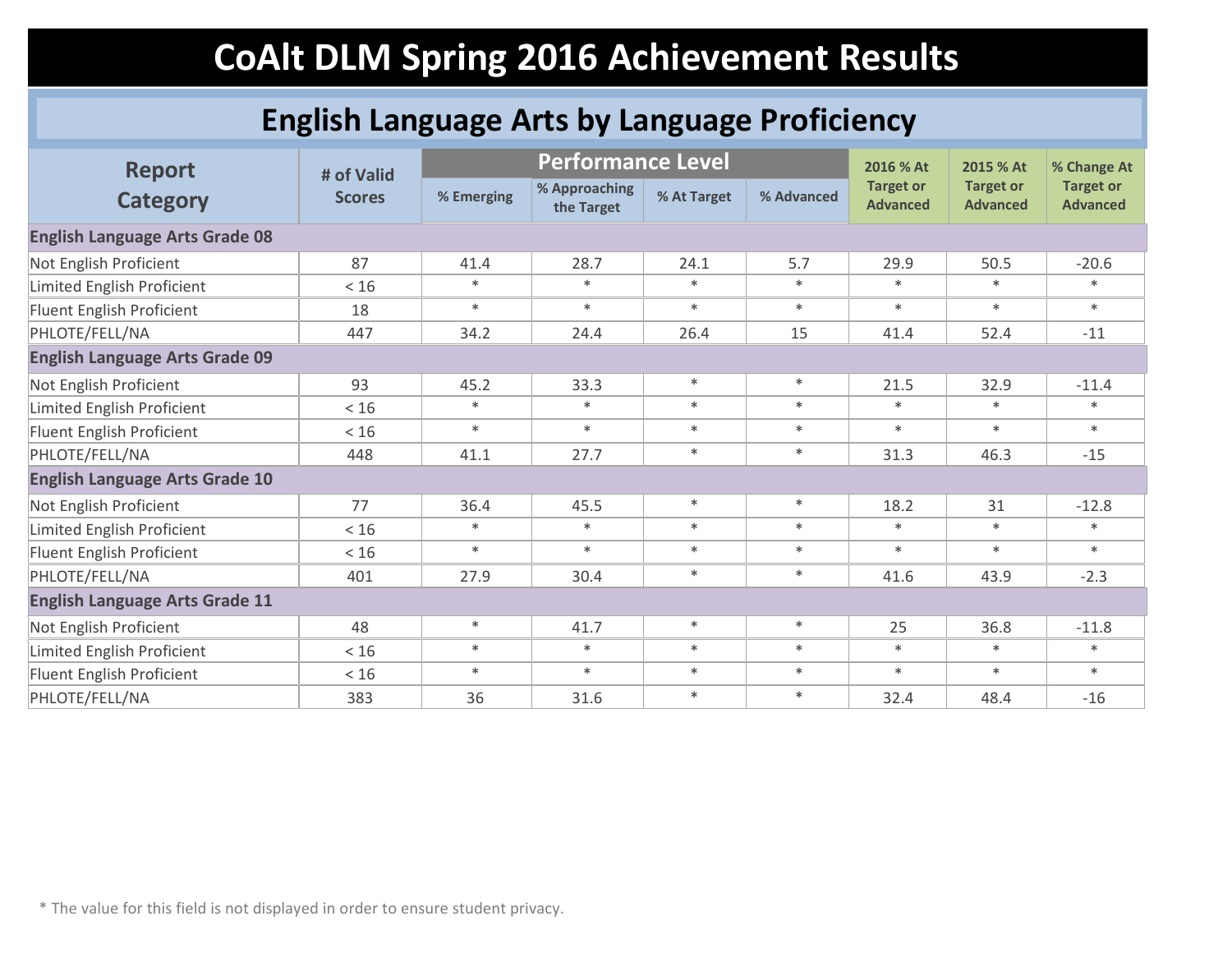#### **Mathematics by Language Proficiency**

| <b>Report</b><br><b>Category</b> | # of Valid    |            | <b>Performance Level</b>    |             |            | 2016 % At                           | 2015 % At<br><b>Target or</b><br><b>Advanced</b> | % Change At<br><b>Target or</b><br><b>Advanced</b> |
|----------------------------------|---------------|------------|-----------------------------|-------------|------------|-------------------------------------|--------------------------------------------------|----------------------------------------------------|
|                                  | <b>Scores</b> | % Emerging | % Approaching<br>the Target | % At Target | % Advanced | <b>Target or</b><br><b>Advanced</b> |                                                  |                                                    |
| <b>Mathematics Grade 03</b>      |               |            |                             |             |            |                                     |                                                  |                                                    |
| Not English Proficient           | 116           | 71.6       | $\ast$                      | $\ast$      | $\ast$     | $\ast$                              | 24.7                                             | $-12.6$                                            |
| Limited English Proficient       | < 16          | $\ast$     | $\ast$                      | $\ast$      | $\ast$     | $\ast$                              | $\ast$                                           | $\ast$                                             |
| Fluent English Proficient        | $<16$         | $\ast$     | $\ast$                      | $\ast$      | $\ast$     | $\ast$                              | $\ast$                                           | $\ast$                                             |
| PHLOTE/FELL/NA                   | 456           | 64.9       | 19.1                        | 13.2        | 2.9        | 16                                  | 28.3                                             | $-12.3$                                            |
| <b>Mathematics Grade 04</b>      |               |            |                             |             |            |                                     |                                                  |                                                    |
| Not English Proficient           | 97            | 72.2       | $\ast$                      | $\ast$      | $\ast$     | 14.4                                | 19.3                                             | $-4.9$                                             |
| Limited English Proficient       | 19            | $\ast$     | $\ast$                      | $\ast$      | $\ast$     | $\ast$                              | $\ast$                                           | $\ast$                                             |
| Fluent English Proficient        | < 16          | $\ast$     | $\ast$                      | $\ast$      | $\ast$     | $\ast$                              | $\ast$                                           | $\ast$                                             |
| PHLOTE/FELL/NA                   | 466           | 51.7       | 24.9                        | 18.9        | 4.5        | 23.4                                | 32.8                                             | $-9.4$                                             |
| <b>Mathematics Grade 05</b>      |               |            |                             |             |            |                                     |                                                  |                                                    |
| Not English Proficient           | 109           | 68.8       | $\ast$                      | $\ast$      | $\ast$     | 6.4                                 | 31.1                                             | $-24.7$                                            |
| Limited English Proficient       | < 16          | $\ast$     | $\ast$                      | $\ast$      | $\ast$     | $\ast$                              | $\ast$                                           | $\ast$                                             |
| Fluent English Proficient        | < 16          | $\ast$     | $\ast$                      | $\ast$      | $\ast$     | $\ast$                              | $\ast$                                           | $\ast$                                             |
| PHLOTE/FELL/NA                   | 478           | 59.8       | 21.8                        | $\ast$      | $\ast$     | 18.4                                | 34.5                                             | $-16.1$                                            |
| <b>Mathematics Grade 06</b>      |               |            |                             |             |            |                                     |                                                  |                                                    |
| Not English Proficient           | 93            | 55.9       | 35.5                        | $\ast$      | $\ast$     | 8.6                                 | 27.6                                             | $-19$                                              |
| Limited English Proficient       | $<16$         | $\ast$     | $\ast$                      | $\ast$      | $\ast$     | $\ast$                              | $\ast$                                           | $\ast$                                             |
| Fluent English Proficient        | $<16$         | $\ast$     | $\ast$                      | $\ast$      | $\ast$     | $\ast$                              | $\ast$                                           | $\ast$                                             |
| PHLOTE/FELL/NA                   | 535           | 53.1       | 30.8                        | $\ast$      | $\ast$     | 16.1                                | 33.1                                             | $-17$                                              |
| <b>Mathematics Grade 07</b>      |               |            |                             |             |            |                                     |                                                  |                                                    |
| Not English Proficient           | 111           | 67.6       | 22.5                        | $\ast$      | $\ast$     | 9.9                                 | 30.2                                             | $-20.3$                                            |
| Limited English Proficient       | < 16          | $\ast$     | $\ast$                      | $\ast$      | $\ast$     | $\ast$                              | $\ast$                                           | $\ast$                                             |
| Fluent English Proficient        | < 16          | $\ast$     | $\ast$                      | $\ast$      | $\ast$     | $\ast$                              | $\ast$                                           | $\ast$                                             |
| PHLOTE/FELL/NA                   | 505           | 68.3       | 23.6                        | $\ast$      | $\ast$     | 8.1                                 | 26.7                                             | $-18.6$                                            |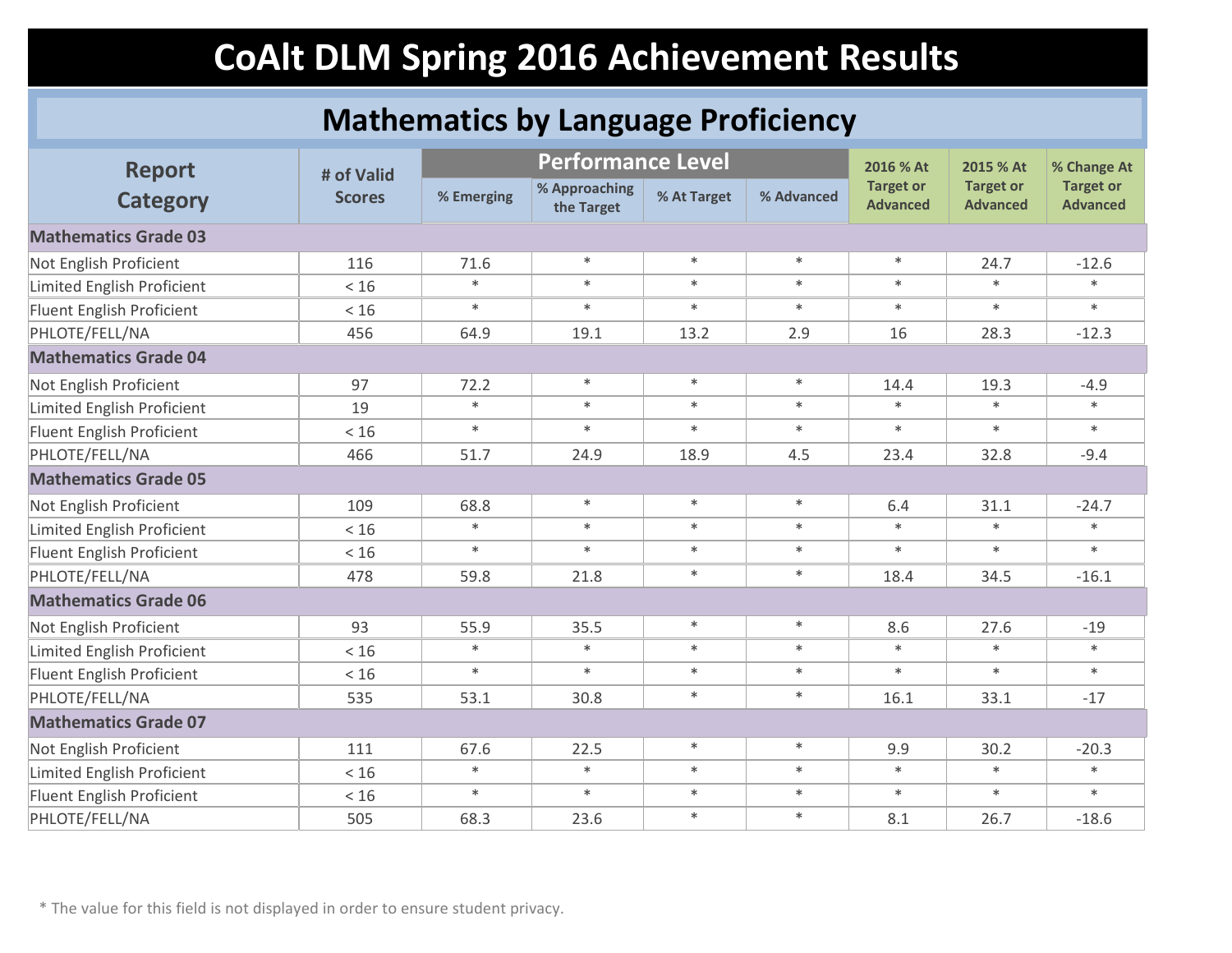#### **Mathematics by Language Proficiency**

| <b>Report</b><br><b>Category</b> |                             |            | <b>Performance Level</b>    |             |            | 2016 % At                           | 2015 % At                           | % Change At                         |
|----------------------------------|-----------------------------|------------|-----------------------------|-------------|------------|-------------------------------------|-------------------------------------|-------------------------------------|
|                                  | # of Valid<br><b>Scores</b> | % Emerging | % Approaching<br>the Target | % At Target | % Advanced | <b>Target or</b><br><b>Advanced</b> | <b>Target or</b><br><b>Advanced</b> | <b>Target or</b><br><b>Advanced</b> |
| <b>Mathematics Grade 08</b>      |                             |            |                             |             |            |                                     |                                     |                                     |
| Not English Proficient           | 87                          | 51.7       | 36.8                        | $\ast$      | $\ast$     | 11.5                                | 21.2                                | $-9.7$                              |
| Limited English Proficient       | < 16                        | $\ast$     | $\ast$                      | $*$         | $\ast$     | $\ast$                              | $\ast$                              | $\ast$                              |
| Fluent English Proficient        | 18                          | $*$        | $\ast$                      | $\ast$      | $\ast$     | $\ast$                              | $\ast$                              | $\ast$                              |
| PHLOTE/FELL/NA                   | 447                         | 46.3       | 36.5                        | $\ast$      | $\ast$     | 17.2                                | 20.7                                | $-3.5$                              |
| <b>Mathematics Grade 09</b>      |                             |            |                             |             |            |                                     |                                     |                                     |
| Not English Proficient           | 93                          | 52.7       | 40.9                        | $\ast$      | $\ast$     | $\ast$                              | 15.3                                | $-8.8$                              |
| Limited English Proficient       | < 16                        | $\ast$     | $\ast$                      | $\ast$      | $\ast$     | $\ast$                              | $\ast$                              | $\ast$                              |
| Fluent English Proficient        | < 16                        | $\ast$     | $\ast$                      | $\ast$      | $\ast$     | $\ast$                              | $\ast$                              | $\ast$                              |
| PHLOTE/FELL/NA                   | 445                         | 52.1       | 39.8                        | $\ast$      | $\ast$     | 8.1                                 | 14.2                                | $-6.1$                              |
| <b>Mathematics Grade 10</b>      |                             |            |                             |             |            |                                     |                                     |                                     |
| Not English Proficient           | 77                          | 58.4       | 33.8                        | $\ast$      | $\ast$     | 7.8                                 | 20.7                                | $-12.9$                             |
| Limited English Proficient       | < 16                        | $\ast$     | $\ast$                      | $\ast$      | $\ast$     | $\ast$                              | $\ast$                              | $\ast$                              |
| Fluent English Proficient        | < 16                        | $\ast$     | $\ast$                      | $\ast$      | $\ast$     | $\ast$                              | $\ast$                              | $\ast$                              |
| PHLOTE/FELL/NA                   | 400                         | 43.8       | 45.3                        | $\ast$      | $\ast$     | 11                                  | 22.1                                | $-11.1$                             |
| <b>Mathematics Grade 11</b>      |                             |            |                             |             |            |                                     |                                     |                                     |
| Not English Proficient           | 48                          | 66.7       | 33.3                        | $\ast$      | $\ast$     | $\ast$                              | 10.5                                | $\ast$                              |
| Limited English Proficient       | < 16                        | $\ast$     | $\ast$                      | $\ast$      | $\ast$     | $\ast$                              | $\ast$                              | $\ast$                              |
| Fluent English Proficient        | < 16                        | $\ast$     | $\ast$                      | $\ast$      | $\ast$     | $\ast$                              | $\ast$                              | $\ast$                              |
| PHLOTE/FELL/NA                   | 381                         | 62.2       | 33.3                        | $\ast$      | $\ast$     | $\ast$                              | 13.7                                | $-9.2$                              |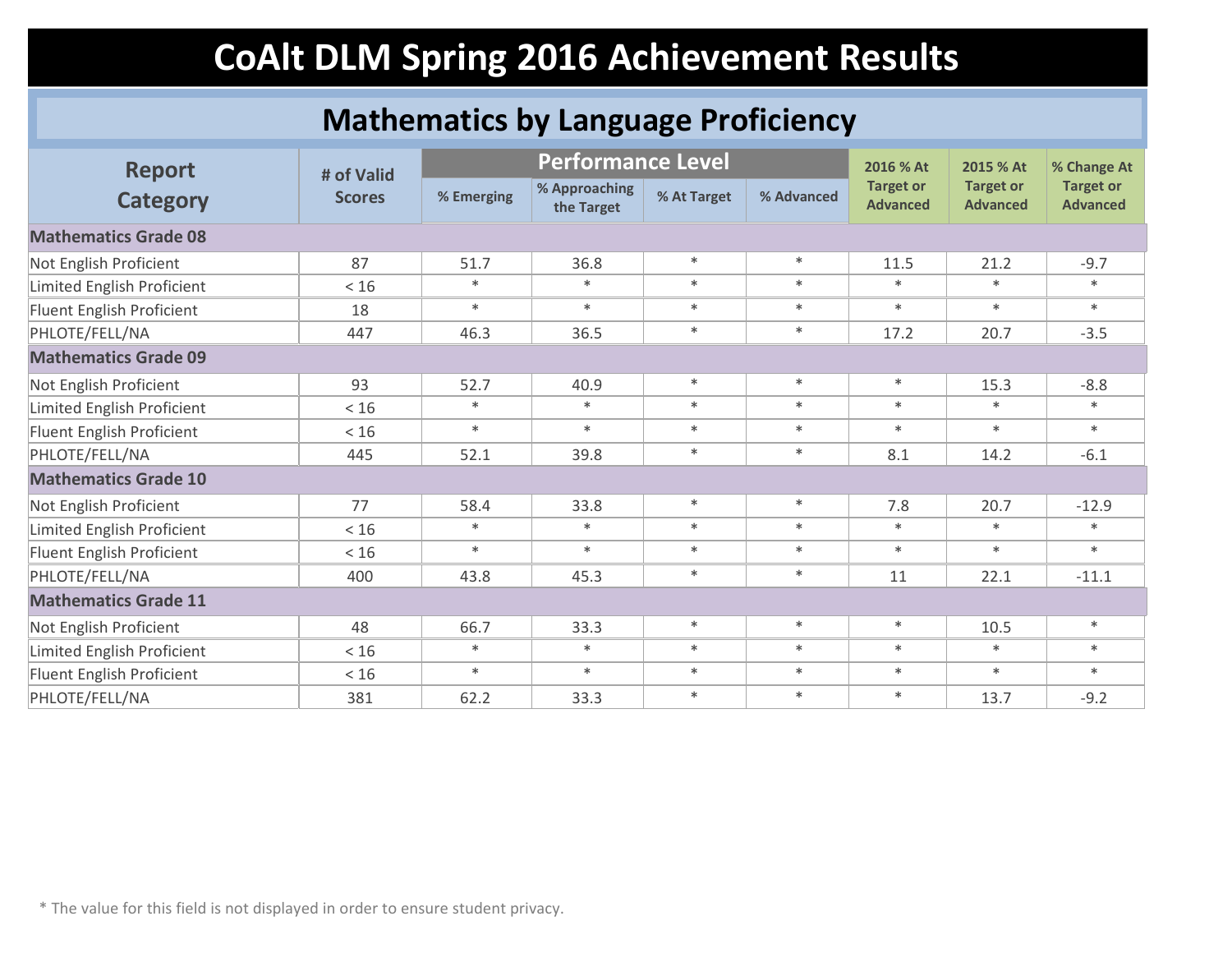### **English Language Arts by Program**

| <b>Report</b>                         |                             | <b>Performance Level</b> |                             |             |            | 2016 % At                           | 2015 % At                           | % Change At                         |
|---------------------------------------|-----------------------------|--------------------------|-----------------------------|-------------|------------|-------------------------------------|-------------------------------------|-------------------------------------|
| <b>Category</b>                       | # of Valid<br><b>Scores</b> | % Emerging               | % Approaching<br>the Target | % At Target | % Advanced | <b>Target or</b><br><b>Advanced</b> | <b>Target or</b><br><b>Advanced</b> | <b>Target or</b><br><b>Advanced</b> |
| <b>English Language Arts Grade 03</b> |                             |                          |                             |             |            |                                     |                                     |                                     |
| Title 1                               | 281                         | 68                       | 16.4                        | $\ast$      | $\ast$     | 15.7                                | 25.9                                | $-10$                               |
| <b>English Language Arts Grade 04</b> |                             |                          |                             |             |            |                                     |                                     |                                     |
| Title 1                               | 305                         | 53.4                     | 20                          | 23.9        | 2.6        | 26.6                                | 27.8                                | $-3.9$                              |
| <b>English Language Arts Grade 05</b> |                             |                          |                             |             |            |                                     |                                     |                                     |
| Title 1                               | 262                         | 49.6                     | 19.8                        | 25.6        | 5          | 30.5                                | 31.8                                | $-10.8$                             |
| <b>English Language Arts Grade 06</b> |                             |                          |                             |             |            |                                     |                                     |                                     |
| Title 1                               | 191                         | 48.2                     | 26.2                        | 18.3        | 7.3        | 25.7                                | 34.7                                | $-22.3$                             |
| <b>English Language Arts Grade 07</b> |                             |                          |                             |             |            |                                     |                                     |                                     |
| Title 1                               | 180                         | 32.2                     | 29.4                        | 31.1        | 7.2        | 38.3                                | 27.5                                | 38.3                                |
| <b>English Language Arts Grade 08</b> |                             |                          |                             |             |            |                                     |                                     |                                     |
| Title 1                               | 147                         | 38.8                     | 23.1                        | 23.1        | 15         | 38.1                                | 22.9                                | 38.1                                |
| <b>English Language Arts Grade 09</b> |                             |                          |                             |             |            |                                     |                                     |                                     |
| Title 1                               | 71                          | 39.4                     | 31                          | $\ast$      | $\ast$     | 29.6                                | 10.3                                | 29.6                                |
| <b>English Language Arts Grade 10</b> |                             |                          |                             |             |            |                                     |                                     |                                     |
| Title 1                               | 55                          | 34.5                     | 36.4                        | $\ast$      | $\ast$     | 29.1                                | 36.4                                | $-11.3$                             |
| <b>English Language Arts Grade 11</b> |                             |                          |                             |             |            |                                     |                                     |                                     |
| Title 1                               | 47                          | 27.7                     | 40.4                        | $\ast$      | $\ast$     | 31.9                                | 10.9                                | $-7.7$                              |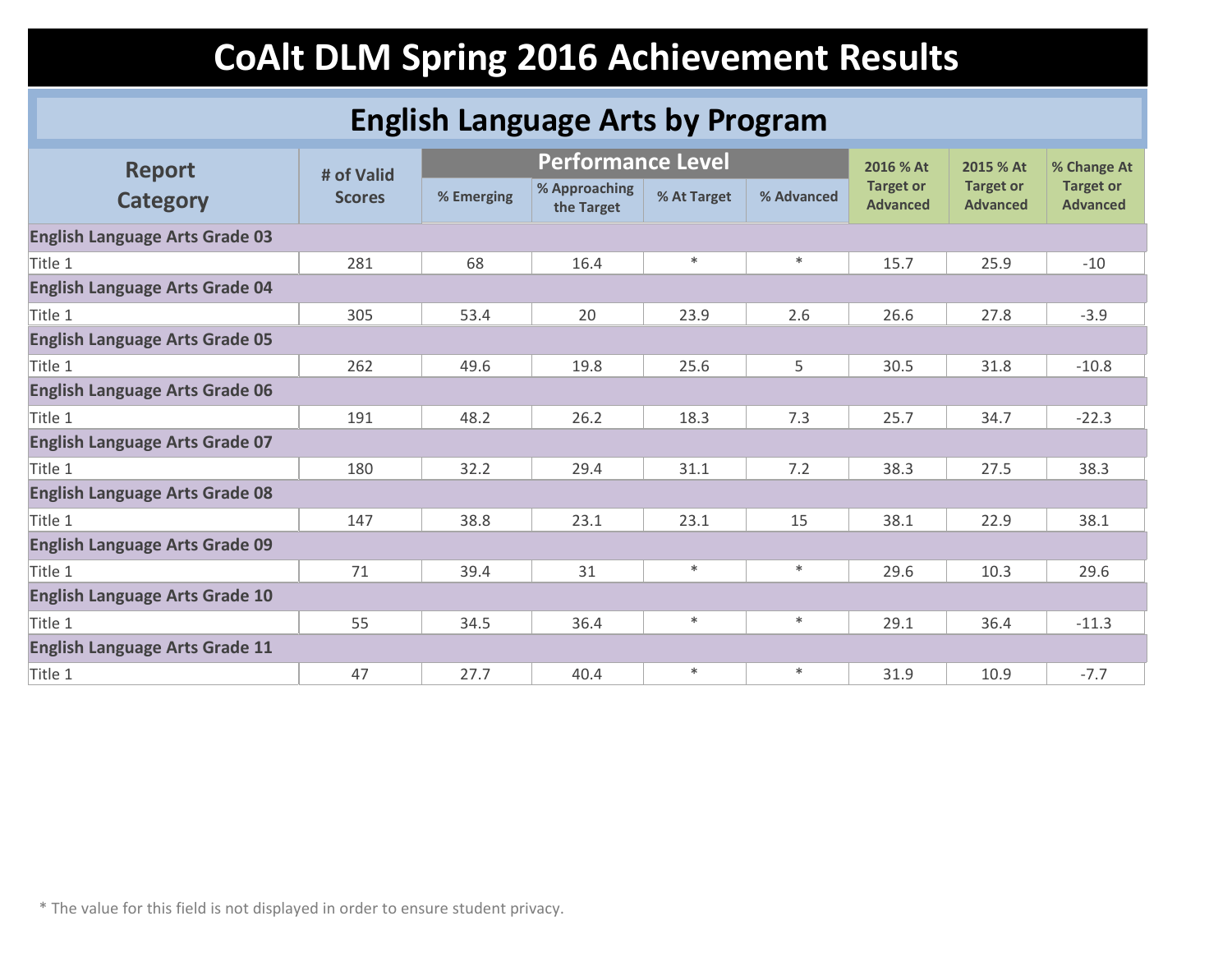#### **Mathematics by Program**

| <b>Report</b>               | # of Valid    |            | <b>Performance Level</b>    |             |            |                                     | 2015 % At                           | % Change At                         |
|-----------------------------|---------------|------------|-----------------------------|-------------|------------|-------------------------------------|-------------------------------------|-------------------------------------|
| <b>Category</b>             | <b>Scores</b> | % Emerging | % Approaching<br>the Target | % At Target | % Advanced | <b>Target or</b><br><b>Advanced</b> | <b>Target or</b><br><b>Advanced</b> | <b>Target or</b><br><b>Advanced</b> |
| <b>Mathematics Grade 03</b> |               |            |                             |             |            |                                     |                                     |                                     |
| Title 1                     | 280           | 64.3       | 20.4                        | 13.6        | 1.8        | 15.4                                | 28.6                                | $-11.8$                             |
| <b>Mathematics Grade 04</b> |               |            |                             |             |            |                                     |                                     |                                     |
| Title 1                     | 306           | 55.9       | 21.9                        | 18.6        | 3.6        | 22.2                                | 31.8                                | $-7.6$                              |
| <b>Mathematics Grade 05</b> |               |            |                             |             |            |                                     |                                     |                                     |
| Title 1                     | 262           | 63.4       | 21                          | 10.3        | 5.3        | 15.6                                | 42.9                                | $-21.8$                             |
| <b>Mathematics Grade 06</b> |               |            |                             |             |            |                                     |                                     |                                     |
| Title 1                     | 192           | 55.2       | 29.2                        | 10.4        | 5.2        | 15.6                                | 49.7                                | $-26.7$                             |
| <b>Mathematics Grade 07</b> |               |            |                             |             |            |                                     |                                     |                                     |
| Title 1                     | 180           | 61.1       | 26.1                        | 10.6        | 2.2        | 12.8                                | 49                                  | $-25.5$                             |
| <b>Mathematics Grade 08</b> |               |            |                             |             |            |                                     |                                     |                                     |
| Title 1                     | 147           | 47.6       | 38.1                        | $\ast$      | $\ast$     | 14.3                                | 54.2                                | $-24.2$                             |
| <b>Mathematics Grade 09</b> |               |            |                             |             |            |                                     |                                     |                                     |
| Title 1                     | 69            | 47.8       | 44.9                        | $\ast$      | $\ast$     | 7.2                                 | 41.2                                | $-18.5$                             |
| <b>Mathematics Grade 10</b> |               |            |                             |             |            |                                     |                                     |                                     |
| Title 1                     | 54            | 55.6       | 40.7                        | $\ast$      | $\ast$     | $\ast$                              | 41.8                                | $\ast$                              |
| <b>Mathematics Grade 11</b> |               |            |                             |             |            |                                     |                                     |                                     |
| Title 1                     | 47            | 48.9       | 46.8                        | $\ast$      | $\ast$     | $\ast$                              | 41.3                                | $\ast$                              |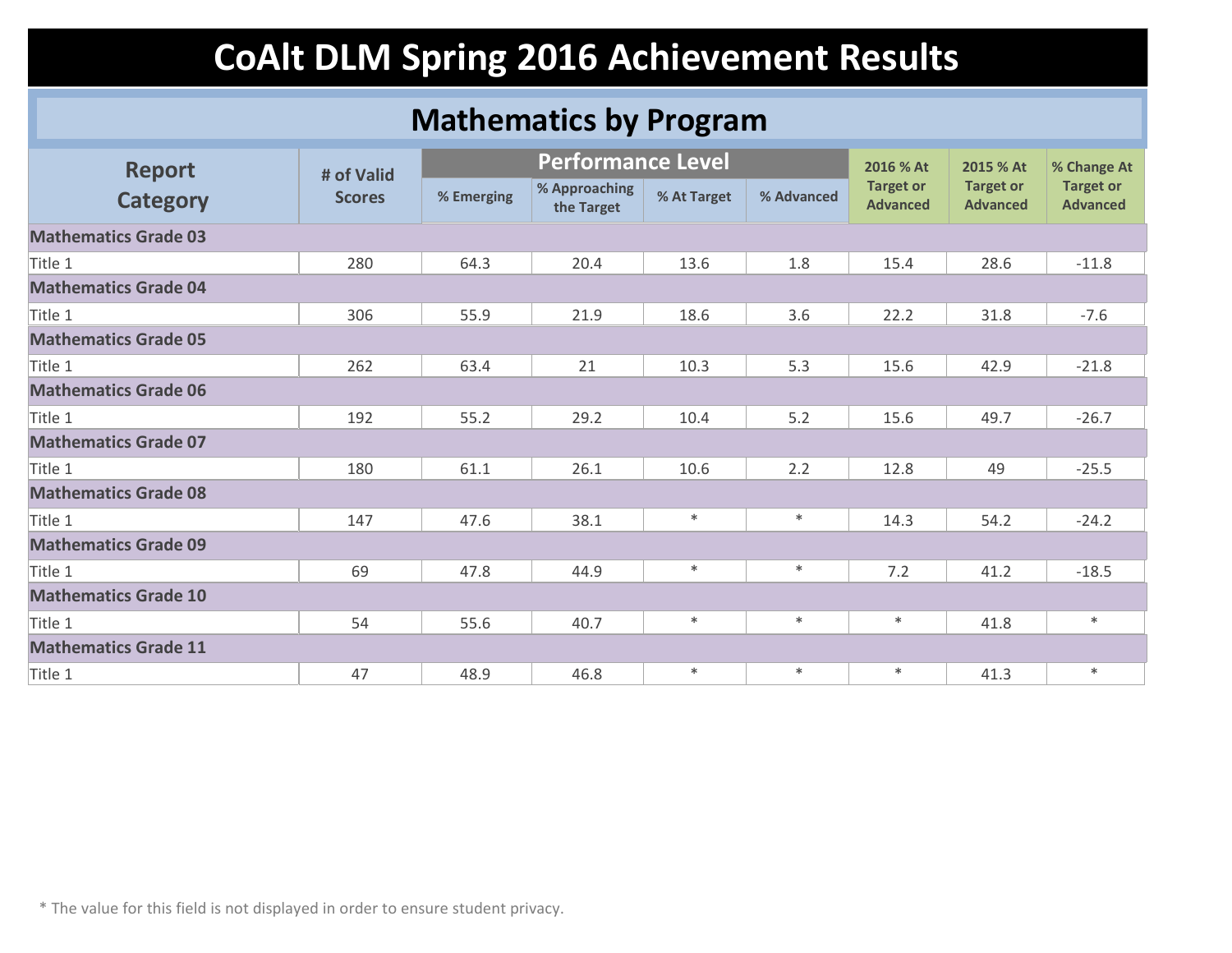### **English Language Arts by Migrant Status**

| <b>Report</b>                         | # of Valid    | <b>Performance Level</b> |                             |             |            | 2016 % At                           | 2015 % At                           | % Change At                         |
|---------------------------------------|---------------|--------------------------|-----------------------------|-------------|------------|-------------------------------------|-------------------------------------|-------------------------------------|
| <b>Category</b>                       | <b>Scores</b> | % Emerging               | % Approaching<br>the Target | % At Target | % Advanced | <b>Target or</b><br><b>Advanced</b> | <b>Target or</b><br><b>Advanced</b> | <b>Target or</b><br><b>Advanced</b> |
| <b>English Language Arts Grade 03</b> |               |                          |                             |             |            |                                     |                                     |                                     |
| Not Migrant                           | 590           | $\ast$                   | $\ast$                      | $\ast$      | $\ast$     | $\ast$                              | $\ast$                              | $\ast$                              |
| Migrant                               | < 16          | $\ast$                   | $\ast$                      | $\ast$      | $\ast$     | $\ast$                              | $\ast$                              | $\ast$                              |
| <b>English Language Arts Grade 04</b> |               |                          |                             |             |            |                                     |                                     |                                     |
| Not Migrant                           | 585           | $\ast$                   | $\ast$                      | $\ast$      | $\ast$     | $\ast$                              | $\ast$                              | $\ast$                              |
| Migrant                               | < 16          | $\ast$                   | $\ast$                      | $\ast$      | $\ast$     | $\ast$                              | $\ast$                              | $\ast$                              |
| <b>English Language Arts Grade 05</b> |               |                          |                             |             |            |                                     |                                     |                                     |
| Not Migrant                           | 599           | $\ast$                   | $\ast$                      | $\ast$      | $\ast$     | $\ast$                              | $\ast$                              | $\ast$                              |
| Migrant                               | < 16          | $\ast$                   | $\ast$                      | $\ast$      | $\ast$     | $\ast$                              | $\ast$                              | $\ast$                              |
| <b>English Language Arts Grade 06</b> |               |                          |                             |             |            |                                     |                                     |                                     |
| Not Migrant                           | 646           | $\ast$                   | $\ast$                      | $\ast$      | $\ast$     | $\ast$                              | $\ast$                              | $\ast$                              |
| Migrant                               | < 16          | $\ast$                   | $\ast$                      | $\ast$      | $\ast$     | $\ast$                              | $\ast$                              | $\ast$                              |
| <b>English Language Arts Grade 07</b> |               |                          |                             |             |            |                                     |                                     |                                     |
| Not Migrant                           | 643           | $\ast$                   | $\ast$                      | $\ast$      | $\ast$     | $\ast$                              | $\ast$                              | $\ast$                              |
| Migrant                               | < 16          | $\ast$                   | $\ast$                      | $\ast$      | $\ast$     | $\ast$                              | $\ast$                              | $\ast$                              |
| <b>English Language Arts Grade 08</b> |               |                          |                             |             |            |                                     |                                     |                                     |
| Not Migrant                           | 564           | $\ast$                   | $\ast$                      | $\ast$      | $\ast$     | $\ast$                              | $\ast$                              | $\ast$                              |
| Migrant                               | < 16          | $\ast$                   | $\ast$                      | $\ast$      | $\ast$     | $\ast$                              | $\ast$                              | $\ast$                              |
| <b>English Language Arts Grade 09</b> |               |                          |                             |             |            |                                     |                                     |                                     |
| Not Migrant                           | 564           | $\ast$                   | $\ast$                      | $\ast$      | $\ast$     | $\ast$                              | $\ast$                              | $\ast$                              |
| Migrant                               | $<16$         | $\ast$                   | $\ast$                      | $\ast$      | $\ast$     | $\ast$                              | $\ast$                              | $\ast$                              |
| <b>English Language Arts Grade 10</b> |               |                          |                             |             |            |                                     |                                     |                                     |
| Not Migrant                           | 498           | $\ast$                   | $\ast$                      | $\ast$      | $\ast$     | $\ast$                              | $\ast$                              | $\ast$                              |
| Migrant                               | < 16          | $\ast$                   | $\ast$                      | $\ast$      | $\ast$     | $\ast$                              | $\ast$                              | $\ast$                              |
| <b>English Language Arts Grade 11</b> |               |                          |                             |             |            |                                     |                                     |                                     |
| Not Migrant                           | 449           | $\ast$                   | $\ast$                      | $\ast$      | $\ast$     | $\ast$                              | $\ast$                              | $\ast$                              |
| Migrant                               | < 16          | $\ast$                   | $\ast$                      | $\ast$      | $\ast$     | $\ast$                              | $\ast$                              | $\ast$                              |